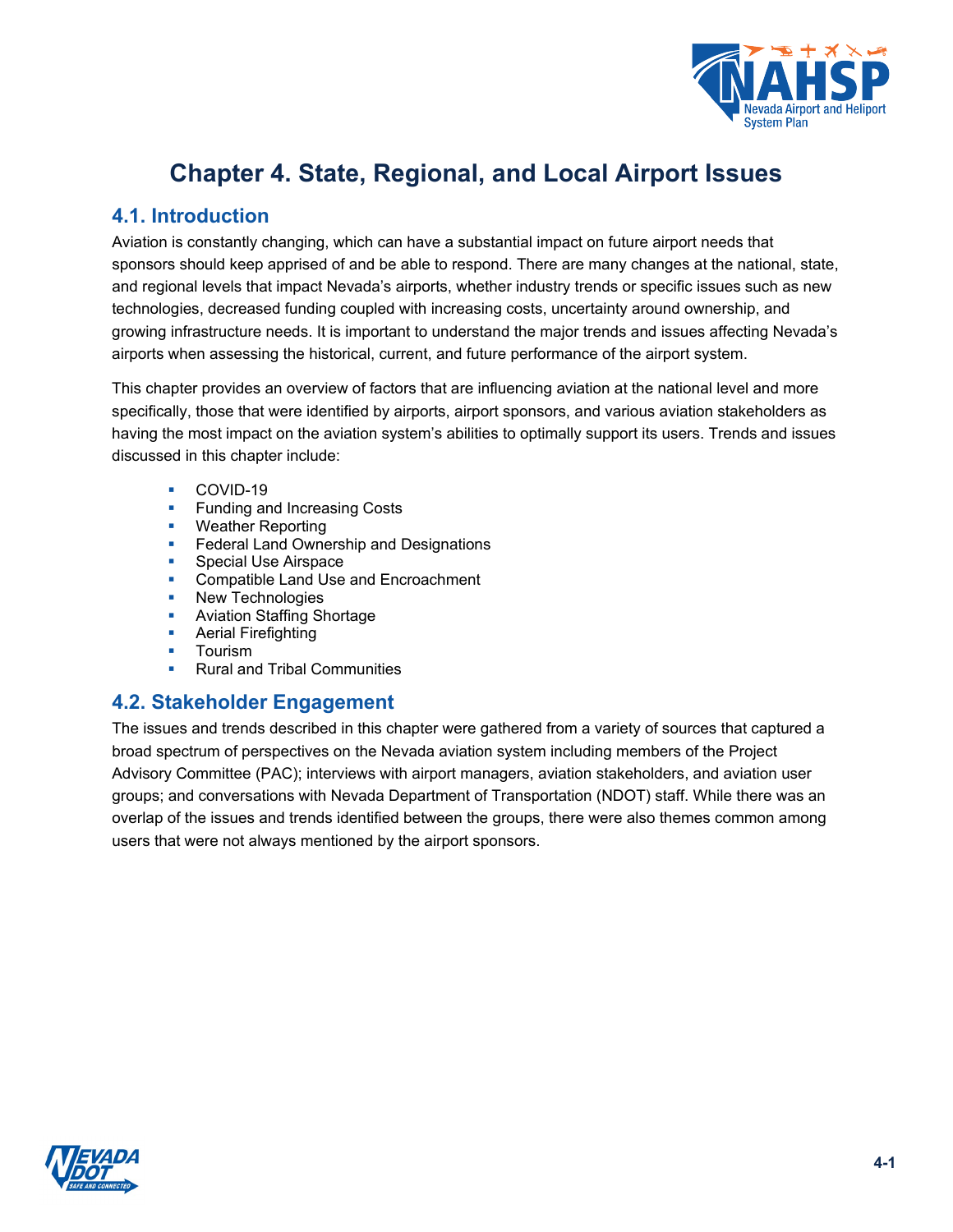

# **4.2.1. Project Advisory Committee**

The PAC was established to support and guide the implementation of the Nevada Airport and Heliport System Plan (NAHSP). The PAC includes representatives from airport sponsors and managers, policy makers, helicopter tour providers, aircraft owners and airport users, the aerospace industry, emergency medical operators, the Unmanned Aircraft System (UAS)/Unmanned Aerial Vehicle (UAV) industry, aviation special event interests, economic development, transportation interests, the Federal Aviation Administration (FAA), and NDOT. In the first PAC meeting, attendees identified and prioritized the most significant current and long-term issues that could affect the Nevada system, shown in **[Figure 4-1.](#page-1-0)**

<span id="page-1-0"></span>

*Source: Kimley-Horn 2021*

#### **4.2.2. Airport Interviews**

As discussed in **Chapter 2**, airport management provided information on the top three issues affecting their facilities through an Airport Inventory Data Collection Form and virtual meetings. Airport managers identified site-specific issues such as hangar shortages and communications, as well as broad issues such as funding and ownership topics. This feedback is incorporated within the NAHSP analysis and documented throughout this chapter. The most common issues described by airport managers were:

- Encroachment (Land Use Compatibility)
- **Maintaining Existing Infrastructure**
- **Funding and Increasing Costs**
- **Land Ownership**
- **•** Communications
- **Weather Reporting**
- **Fuel Shortage/Storage**
- **Hangar Shortage**
- **Runway Length**

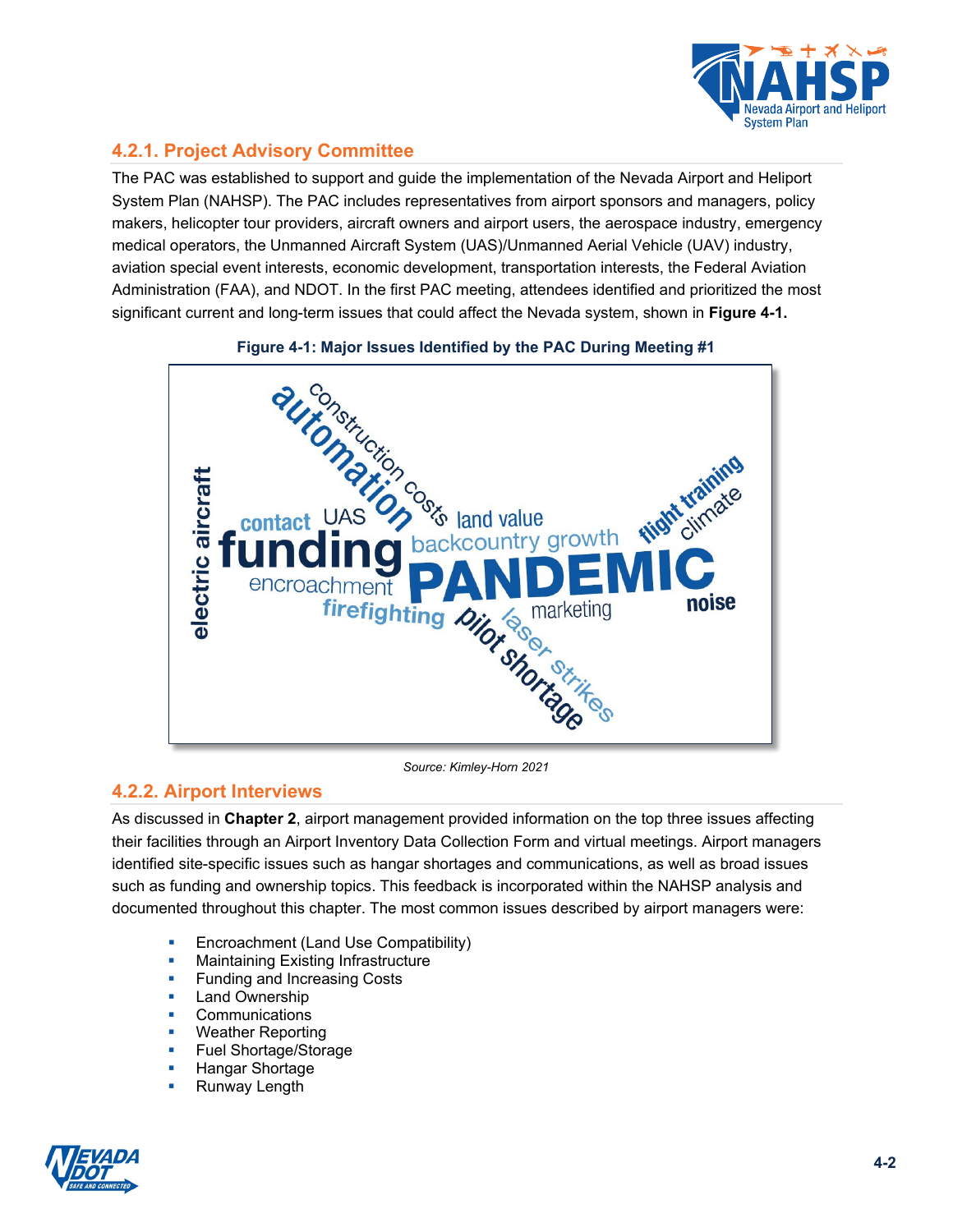

Other issues Nevada airports noted through this process included need for a crosswind runway to address wind conditions, lack of amenities, airspace and military operations, hangar ownership, water shortage and storage, helipad availability, lack of diversity of revenue sources, drone operations, effects of COVID-19 on local events, climate resiliency/flooding, and roadway capacity/access.

#### **4.2.3. Aviation Stakeholders**

Aviation stakeholders interviewed as part of the NAHSP also provided information on the top issues affecting their organizations through a virtual interview that integrated a variety of topics to ensure that consistent information was gathered from each session. Stakeholders identified organization-specific issues such as new aircraft technology and their infrastructure needs, as well as broad issues such as lack of weather reporting and funding. This feedback is incorporated into the NAHSP analysis and presented throughout this chapter. The most common types of issues described by stakeholders were:

- **Lack of Weather Reporting**
- **Operations through Special Use Airspace**
- **•** Maintaining Infrastructure
- **New Aircraft/Infrastructure Needs**
- **Funding and Increasing Costs**
- Lack of Airport Amenities Available to Users

# **4.3. COVID-19**

First identified in 2019, the Novel Coronavirus or COVID-19[1](#page-2-0) was identified as a global pandemic in March 2020. Measures to mitigate the spread imposed a new dynamic to aviation operations worldwide that is still impacting the industry in mid-2021. Unprecedented global, national, and local travel restrictions designed to inhibit the spread of the virus had a profound logistical and financial impact on air travel and associated businesses at all levels. The effects of the travel restrictions have ranged from significantly reduced passenger enplanements and aircraft operations, especially at commercial service airports, but impacted operations at airports of all types and size. With the significant loss of revenue experienced by almost all airports nationwide, additional federal funding was provided to help airports and airlines survive financially.

The spread of COVID-19 brought global travel to a standstill as travel advisories, restrictions, and bans were imposed. The White House issued the first travel restriction between China and the U.S. on January 31, 2020 and expanded the restrictions to Iran, Italy, and South Korea on February 29. By March 11, travel restrictions were announced between the U.S. and continental Europe. On March 18, the U.S. and Canada agreed to close the border for all non-essential travel. The following day, the U.S. State Department raised the global travel advisory to level four, warning against all international travel. As March 2020 progressed, dozens of states closed public schools and universities and issued stay-at home orders that prohibited non-essential business or travel. According to the Bureau of Transportation Statistics, April 2020 was the absolute lowest point for U.S. air travel with passenger enplanements down

<span id="page-2-0"></span><sup>1</sup> COVID-19 is an infectious disease caused by a strain of coronavirus called SARS-CoV-2. First identified in 2019, COVID-19 developed into a global pandemic starting in March 2020.

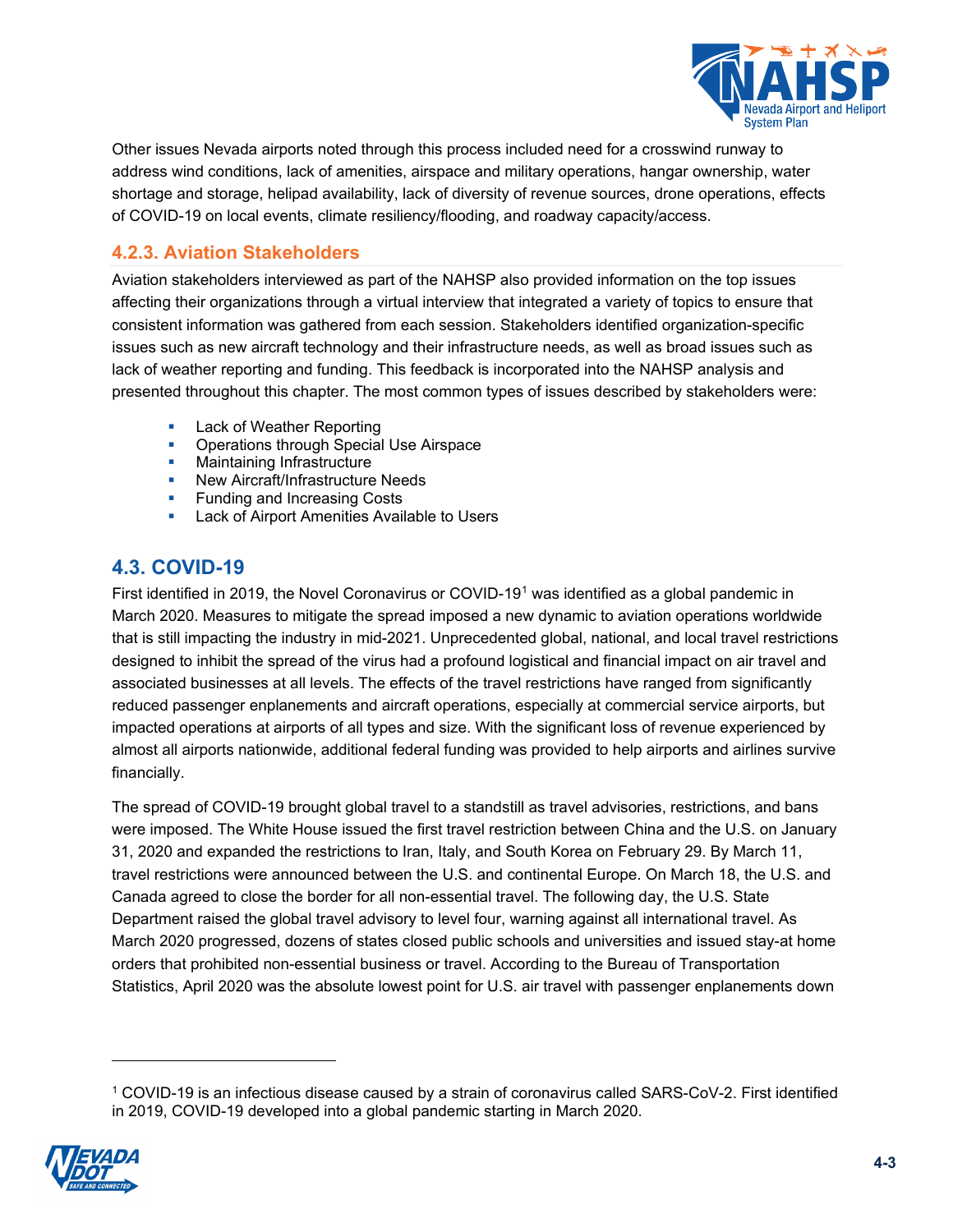

96 percent over April 2019 levels. For calendar year 2020, air carrier activity declined 27.5 percent and general aviation declined by 8.9 percent compared to full-year [2](#page-3-0)019 activity levels. $^{\text{2}}$ 

The pandemic had a devastating impact to the global economy in 2020 and in early 2021 as millions of businesses around the globe were forced to shut down or severely limit operations because of public health orders and travel bans. However, a rapid rollout of multiple vaccines in the U.S. in 2021, followed by a decline in caseloads to March 2020 levels and subsequent reductions to COVID-19 mandates have led to a revival of the U.S. economy that has included rapid growth in commercial airline travel. The U.S. Bureau of Economic Analysis (BEA) reported that the nation's gross domestic product (GDP) declined approximately five percent in the first quarter of 2020, the largest quarterly decline since the 2008 Global Financial Crisis but increased by approximately six percent in the first quarter of 2021. The trend was reflected in the stock market, as the Dow Jones Industrial Average plummeted more than 30 percent between February 2020 and March 2020 but increased by more than 57 percent between March 2020 and March 2021. Furthermore, the Bureau of Labor Statistics reported that approximately 14 percent of the total workforce was unemployed in April 2020 but this improved to approximately six percent in April 2021. According to IHS Markit, global trade volumes decreased approximately 13 percent in 2020 compared to 2019. However, global trade volumes are expected to increase by more than seven percent in 2021 compared to 2020. According to the International Monetary Fund, global GDP growth is projected at approximately six percent in 2021 compared to a decline of approximately 3 percent in 2020. Although it is too early to understand the full scope of the economic impacts of the pandemic, it is clear that a strong recovery is underway in the U.S. while the global recovery is positive but comparatively reduced.

Within the U.S., air travel is improving as of July 2021. According to traveler throughput counts from the Transportation Security Administration (TSA), between April and June 2021 there were over four million more travelers passing through TSA checkpoints than between April and June 2020. However, April to June 2021 TSA traveler throughput counts were approximately two million passengers fewer than they were between April and June of 2019. This is due in part to the uneven nature of the U.S. air travel recovery as leisure travel has generally returned while business travel is not expected to fully recover until 2023.[3](#page-3-1)

During the outreach effort airport owners, managers, and other operating personnel were asked about the impact of COVID-19 to their airport and their businesses. The contacts were also asked to explain the likely reasoning for the impact if there was anything specific to the airport or region. The answers varied depending on the size, locations, and amenities that their airport/business had to offer. Normal traffic volumes have remained consistent to what they were pre-COVID-19 for smaller airports, with some increasing activity due to flight training and use of general aviation (GA) for pleasure and some business travel.

In Nevada, the larger commercial airports such as Las Vegas Harry Reid International Airport<sup>[4](#page-3-2)</sup> (LAS) and Reno-Tahoe International Airport (RNO) were severely impacted in the beginning months of the

41 FAA Aerospace Forecast.pdf

<span id="page-3-2"></span><span id="page-3-1"></span><span id="page-3-0"></span><sup>4</sup> Formerly known as McCarran International Airport.



<sup>2</sup> Federal Aviation Administration, FAA Aerospace Forecast Fiscal Years 2021-2041, https://www.faa.gov/data\_research/aviation/aerospace\_forecasts/media/FY2021-

<sup>3</sup> CBS News, United Airlines CEO Scott Kirby on "Face the Nation," July 11, 2021.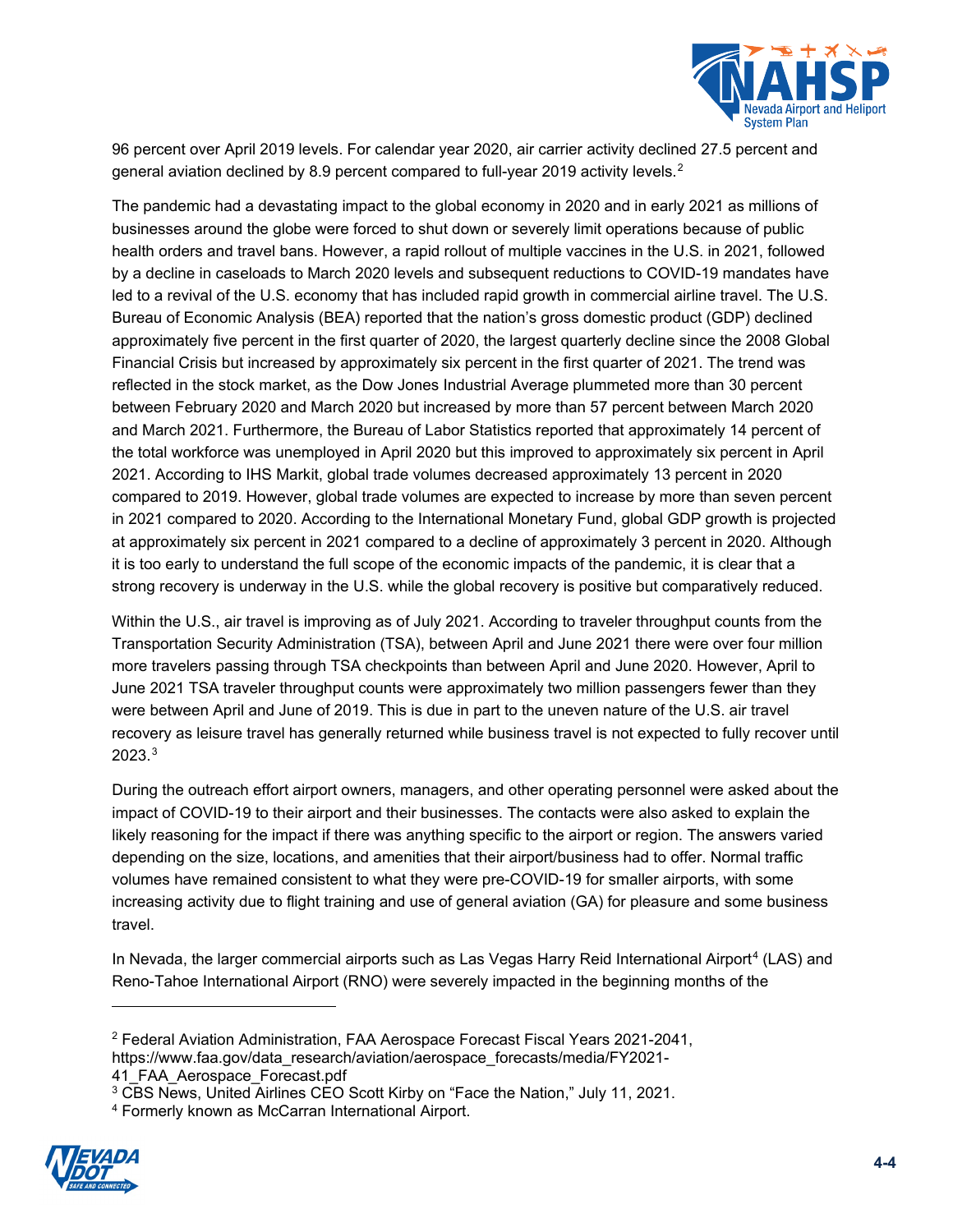

pandemic but have realized traffic increases to closer to pre-COVID levels, particularly with domestic travel, into 2021. However, business and international travel was the most impacted by the pandemic and is recovering more slowly by comparison to pleasure travel as previously mentioned.

For many of the other Nevada airports, the level and severity of the impact was dependent on numerous factors. One example was Carson City Airport (CXP), which saw reduced traffic numbers in the beginning months of the pandemic in March and April 2020, but the airport's traffic picked back up after this timeframe to comparable 2019 levels. Another example, Elko Regional Airport (EKO), experienced reduced GA traffic numbers and reduced commercial flight activity throughout the pandemic, though the airport's commercial flight schedule had generally returned to its pre-pandemic frequency as of mid-2021 according to the FAA's Traffic Flow Management System Counts (TFMSC) database. Furthermore, despite the trend of individuals using GA to reduce their exposure to COVID-19, airports like Henderson Executive Airport (HND) and North Las Vegas Airport (VGT) saw a reduction in total business aircraft activity in calendar year 2020 compared to calendar year 2019 because of the steep decline in business travel caused by the pandemic.

Helicopter tourism, a significant component of the Nevada aviation industry, saw a dramatic decline in demand through the end of 2020 and widespread layoffs affecting many tour operators. In fact, Sundance Helicopters permanently closed in August 2020, taking one of the world's largest helicopter tour companies offline.<sup>[5](#page-4-0)</sup> While demand from domestic travelers for Las Vegas Strip tours has increased, scenic tours of the Grand Canyon were almost entirely made up of international travelers and this group is still largely unable to easily enter the United States.<sup>[6](#page-4-1)</sup> As a result, the helicopter tourism industry in Nevada has generally not seen a recovery from the COVID-19 pandemic as of July 2021.

# **4.4. Funding and Increasing Costs**

When discussing issues facing aviation in the present and in the future, funding is always an issue that is highlighted by all levels of aviation users and providers. This can be attributed to the increased costs of construction, limits on available funding from various sources, and numerous other reasons.

There are two primary methods by which publicly owned airports receive funding. Airports can receive federal funding from the FAA's Airport Improvement Program (AIP), which requires facilities to be included in the National Plan of Integrated Airport Systems (NPIAS). Secondarily, airports can receive money from state and local sources. Privately owned airports and development by private operators at airports are typically funded only by private sources.

#### **4.4.1. Airport Funding**

Airports have four primary ways to receive funding:

Federal Government: As noted, the most significant federal funding source is provided by the FAA through the AIP, which requires facilities to be included in the NPIAS. Airports not included in the NPIAS

<span id="page-4-1"></span><span id="page-4-0"></span><sup>6</sup> Centers for Disease Control and Prevention, Travelers Prohibited from Entry to the United States, April 2021, https://www.cdc.gov/coronavirus/2019-ncov/travelers/from-other-countries.html



<sup>5</sup> U.S. News & World Report, Virus-Related Travel Decline Hits Las Vegas Helicopter Tours, 2020, https://www.usnews.com/news/best-states/nevada/articles/2020-09-20/virus-related-travel-decline-hitslas-vegas-helicopter-tours.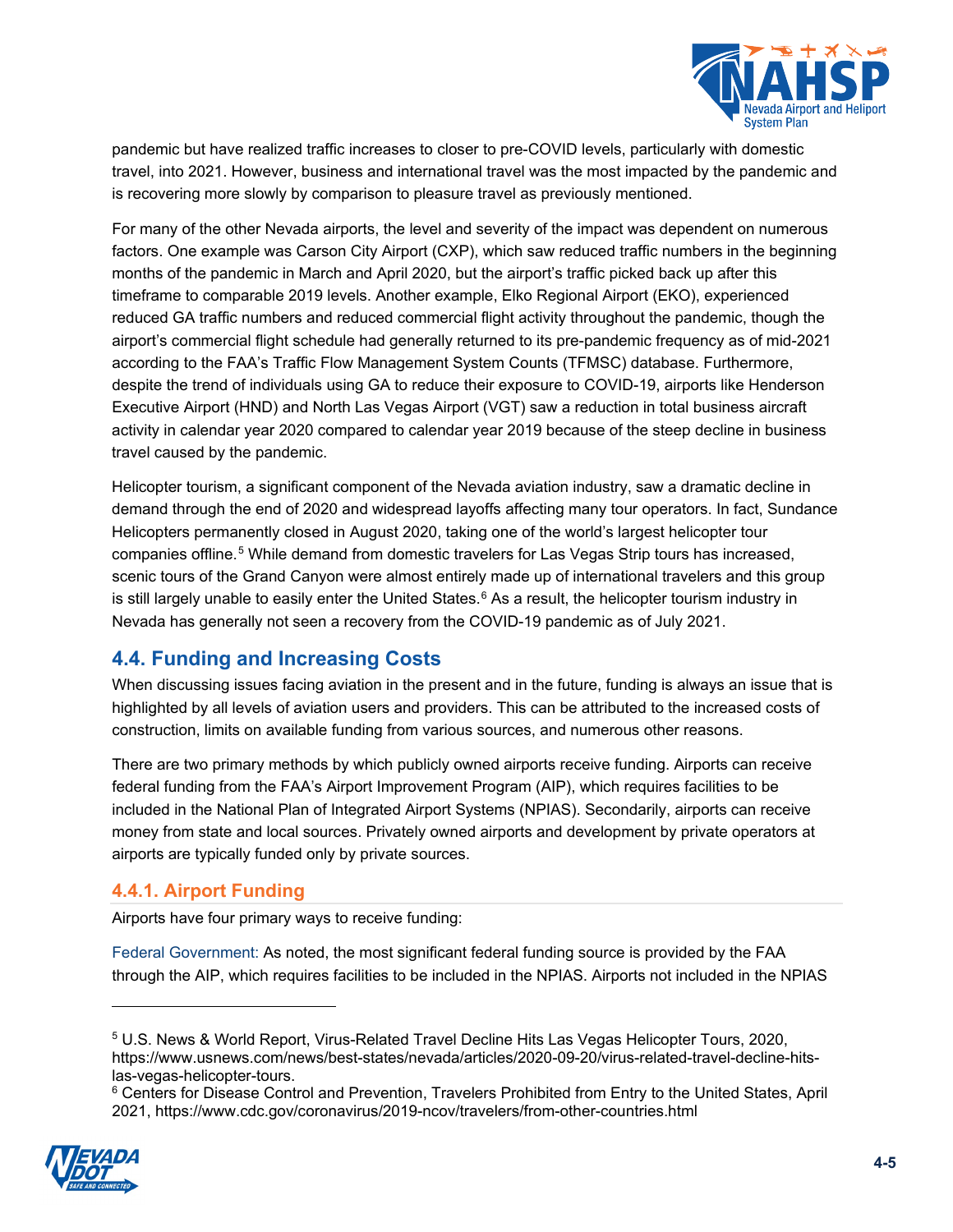

are not eligible for AIP funding and must instead rely on state, local, and private sources. In Nevada, there are 30 airports included in the NPIAS. The NAHSP includes these NPIAS airports as well as an additional 21 non-NPIAS airports.

The FAA AIP provides funding for eligible projects at airports included in the NPIAS. The NPIAS is a biannual report that the FAA submits to Congress that includes a five-year estimate of project funding needs for approximately 3,310 existing and proposed airports. The NPIAS identifies existing and proposed airports considered "significant" to the nation's air transportation system. Airports included in the NPIAS are eligible for AIP grants for planning and development, which is usually limited to improvements related to aircraft operations and those that are mostly non-revenue producing.

For Large Hub Airports, which in Nevada is solely LAS, AIP grants cover 75 percent of the total eligible project cost. For all other classifications of airports in Nevada, which covers all NPIAS airports in the state aside from LAS, AIP grants cover 93.75 percent of the total eligible project cost. Note that Nevada is one of 13 states in which the FAA provides an increased federal share due to a large percentage of the state's land being owned by the federal government. Outside of an AIP grant, the remainder of a project's cost must be provided through a combination of airport sponsor, state, and private funding. Related to the funds distributed under the AIP are the AIP Supplemental Appropriation grants awarded to airports between FY 2020 and 2022. These Supplemental funds were made available under the FY 2020 Appropriations Act and included \$400 million in funding that was distributed to airports based on the parameters of the Airport Capital Improvement Plan (ACIP) process.<sup>[7](#page-5-0)</sup>

It can be challenging for NPIAS GA airports to complete larger capital projects even with an AIP grant due to the limited amount typically received each year from the FAA (currently \$150,000 per year through the non-primary entitlement program) and the hardship to provide the local match to the AIP grant. In many cases, an airport will need to defer a project for multiple years to save enough AIP grant funding and local funds to pay for the project or phase the project over many years, which can increase total project costs.

The FAA does provide grants for certain projects depending upon available funds. This can include pilot programs on newer topics, sustainability improvements, and others. A recent example was the 2020 CARES Act, which provided approximately \$10 billion in funds as economic relief to airports across the U.S. that were affected by the prevention of, preparation for, and response to the COVID-19 pandemic. Within the State of Nevada, 30 airports received a total of \$231,448,014 in CARES Act funding that was made available by the FAA in April 2020.<sup>[8](#page-5-1)</sup> After the CARES Act, the Coronavirus Response and Relief Supplemental Appropriation Act (CRRSA Act) was signed into law in December 2020 and provided a total of \$49,627,830 to 29 airports. Subsequent to the CRRSA Act, the American Rescue Plan Act of 2021 (ARP Act) was signed into law in March 2021 and provided a total of \$191,919,576 to 29 airports. Note that Boulder City Municipal Airport (BVU) received CARES Act funding but did not receive funding from either the CRRSA Act or the ARP Act. Recently, the Senate passed the Biden administration's bipartisan Infrastructure Investment and Jobs Act, which is a once-in-a-generation investment in U.S. infrastructure

<sup>7</sup> FAA AIP 2020-2022 Supplemental Appropriation

https://www.faa.gov/airports/aip/aip\_supplemental\_appropriation/

<span id="page-5-1"></span><span id="page-5-0"></span><sup>&</sup>lt;sup>8</sup> Amodei, Mark. Nevada Airports Receive More than \$230 Million in Cares Act Funding, [https://amodei.house.gov/news-releases/amodei-nevada-airports-receive-more-230-million-cares-act](https://amodei.house.gov/news-releases/amodei-nevada-airports-receive-more-230-million-cares-act-funding)[funding,](https://amodei.house.gov/news-releases/amodei-nevada-airports-receive-more-230-million-cares-act-funding) April 2020.

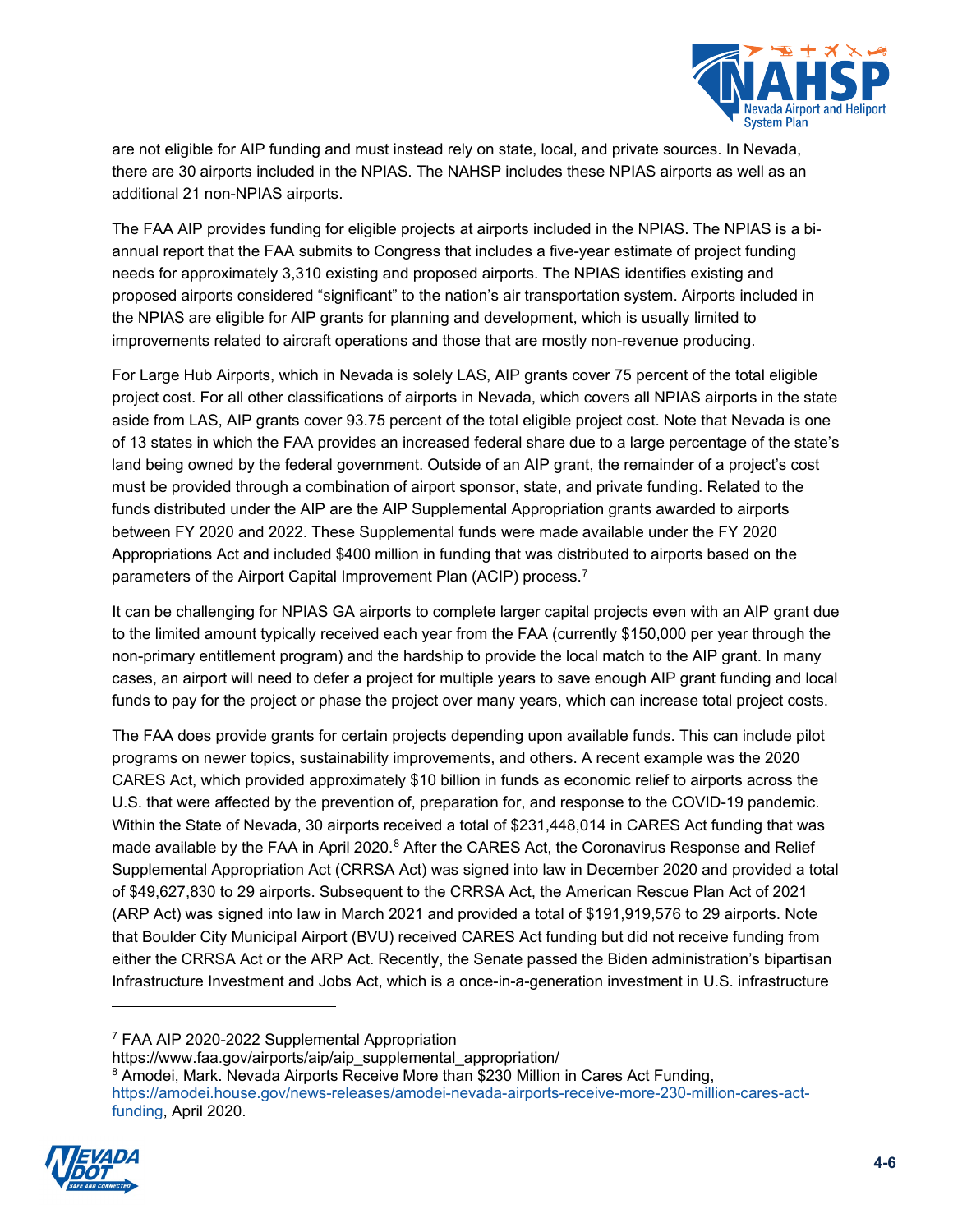

assets that includes a \$25 billion investment in airports to address repair and maintenance backlogs, reduce congestions and emissions near airports, and to support electrification and other low-carbon technologies.<sup>[9](#page-6-0)</sup> The bill passed in late 2021 and Bipartisan Infrastructure Law (BIL) funding will be made available for Nevada airports starting in Fiscal Year 2022.

Additional federal-level funding options include Passenger Facility Charge (PFC) funds as well as Customer Facility Charge (CFC) funds. PFCs are fees paid by commercial airline passengers and included in their ticket purchase. These user fees cannot exceed \$4.50 per enplaned passenger and the funds must be used by the airport to maintain and enhance airport facilities. CFCs are imposed on those that rent cars at airports and are used to help pay for airport rental car facilities.

State: The State of Nevada maintains the Nevada Fund for Aviation, also known as the Aviation Trust Fund. Signed into law in 2001, the Fund for Aviation provides matching funds for FAA AIP grants and other safety-critical airport projects, up to \$50,000 per disbursement per year per airport. [10](#page-6-1) The program is intended to assist only rural GA airports and funding from the trust is not available to any aviation facility located in a county with a population greater than or equal to 700,000, which effectively excludes the Reno-Tahoe Airport Authority (RTAA) and Clark County Department of Aviation (CCDOA) airports. Overall, only NPIAS airports are able to take advantage of the Nevada Fund for Aviation as Section 25 of Senate Bill 526 states that money appropriated for this fund must be used to match money that is available from the FAA, which only provides funds to airports included in the NPIAS.

Airports that accept grant funds from this program must keep their facilities accessible and open to the public throughout the entire life of the grant-funded improvement. If an airport is unable to comply with this requirement, the sponsor is required to reimburse the Fund for Aviation for any unexpired useful life of the improvements, on a pro-rata basis.

An additional source of State-level funding that may become available to airports in the near future is the State Infrastructure Bank (SIB). While the SIB was established by the State Legislature in 2017, it was not funded until May 2021, when \$75 million was appropriated for the SIB through the passage of the Capital Improvement Projects Bill (AB492) in the Nevada Senate. In addition, Senate Bill 430 was signed into law in June 2021 and expanded the types of projects that can be funded by the SIB. The infrastructure bank provides loans and other financial assistance for the development of infrastructure related to economic development, including transportation facilities.

Local: Many airports are able to generate at least a portion of their sponsor share to match grant funding, as well as pay for maintenance and other projects, through internal revenue sources such as fuel sales, hangar rentals, landing/tie-down fees, and land leases. An airport's financial self-sufficiency can be partially attributed to being located in a high traffic volume area, having a large number of based aircraft, and/or diversification of revenue streams. It can be a significant challenge for airports in rural areas to produce the same level of revenue as other airports in more populous areas. In some cases, municipal funding is dedicated to financially supplement the day-to-day operation of the airport as well as for

<span id="page-6-1"></span><span id="page-6-0"></span> $10$  Nevada Fund for Aviation Grant Program – Policy and Procedures Manual, 2015.



<sup>9</sup> https://www.whitehouse.gov/briefing-room/statements-releases/2021/08/02/updated-fact-sheetbipartisan-infrastructure-investment-and-jobs-act/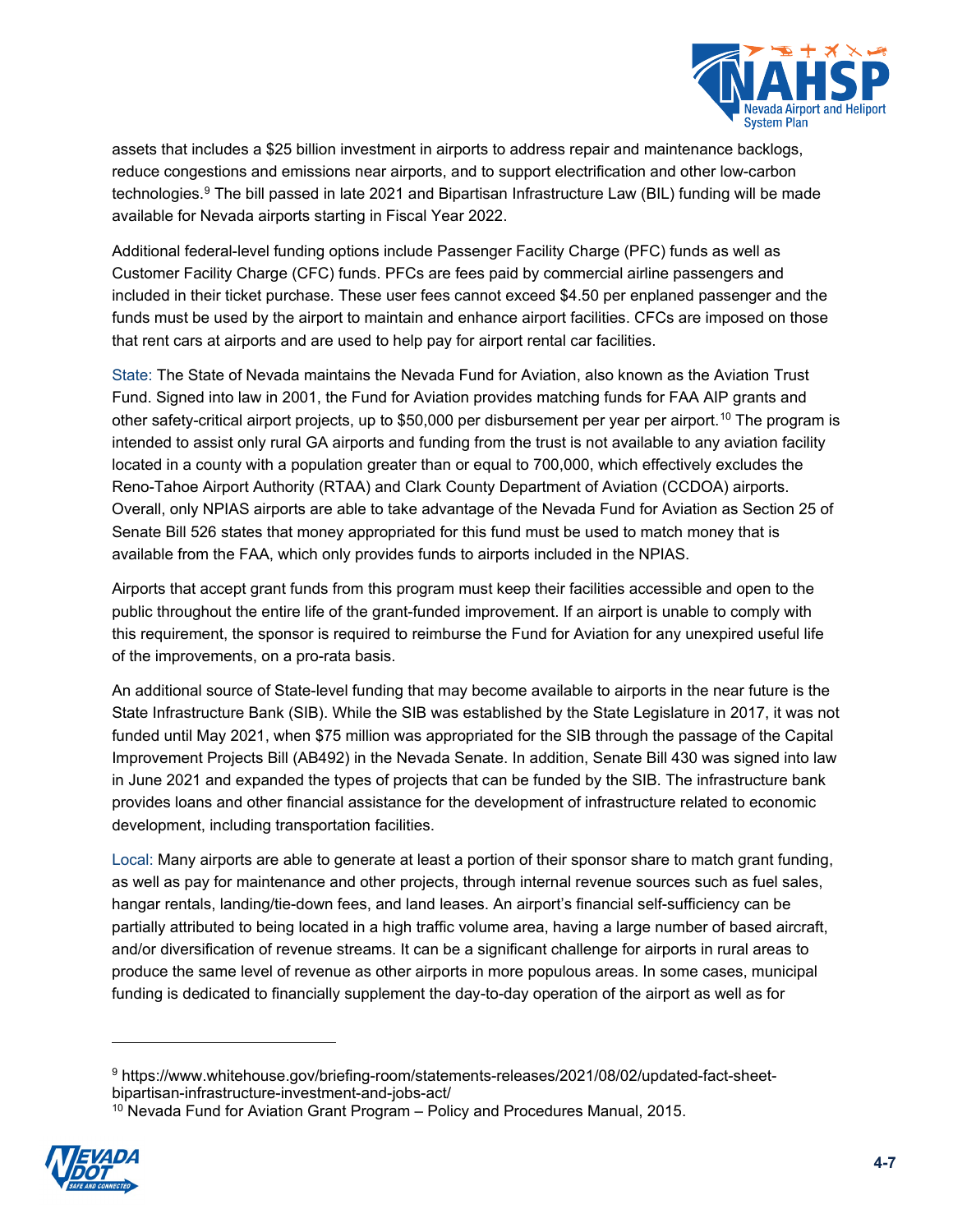

supporting capital improvement projects. These subsidies can be in the form of general funds, loans, municipal bonds, and other sources.

Depending on the activity at the airport, other strategies for generating revenue locally can be found by providing parking and concession fees from ground transportation, rental cars, advertising, and other retail opportunities. Leasing of certain portions of airport property not needed for aviation purposes for non-aeronautical purposes can be a significant resource to diversify an airport's revenue stream. Examples include leasing land for compatible commercial development such as office buildings, warehouses, hotels, renewable energy production, agriculture, business parks, and hotels. This is only an opportunity where an airport has a large land envelope and that land is not needed to serve aviation needs. Additionally, airports in Nevada have the unique opportunity to generate revenues from gaming concessions as well.

The viability of these strategies can be highly dependent on demand, with more opportunities generally available to urban airports and those located within close proximity to tourism destinations (e.g., ski areas).

Private-Public Partnerships: Financial self-sufficiency should always be one of the main goals for an airport but for many, opportunities to enhance revenues through the development of revenue-generating facilities internally continues to prove to be a challenge. In some cases, funding revenue-generating airport development can be done through third parties as a public-private partnership. It is a common practice for the airport to enter into a long-term ground lease with a private sector partner who designs, builds, operates, and maintains the facility for their own use. This approach can be applied to both aeronautical uses such as fuel storage facilities and hangars as well as non-aeronautical development.

#### **4.4.2. Increasing Costs**

In an effort to provide an effective, efficient, and safe airport environment, airports rely on having the most up-to-date technology, pavement in good condition, and amenities accommodating the common aviation activities. The largest issue that hinders airports pertains to the prices to construct and maintain these amenities. This is especially apparent for airports not included in the NPIAS, as they do not have access to FAA AIP funds for their capital projects.

Hangar development has become increasingly difficult in recent years due to higher labor and materials costs, more extensive regulations, and the competitiveness and demand for low monthly rates. As a result, an airport may have high demand for new hangars but encounter challenges in implementing the project when the potential users discover the true cost of the intended development and the owners, whether public or private, understand the potential rate of return on the hangar investment. Furthermore, an airport needs to also be prepared to construct the associated infrastructure to accommodate aircraft storage such as utility extensions, taxilanes, apron space, and vehicle access and parking. Airports noted that they are seeing increases in construction costs from the bidders year after year. Airport equipment has also become more challenging for certain airports to afford with increasing costs. The maintenance and replacement of vehicles and equipment for airport operations as well as weather equipment represent some of the more expensive items. These projects can prove challenging for a non-NPIAS airport as they are unable to utilize AIP funding.

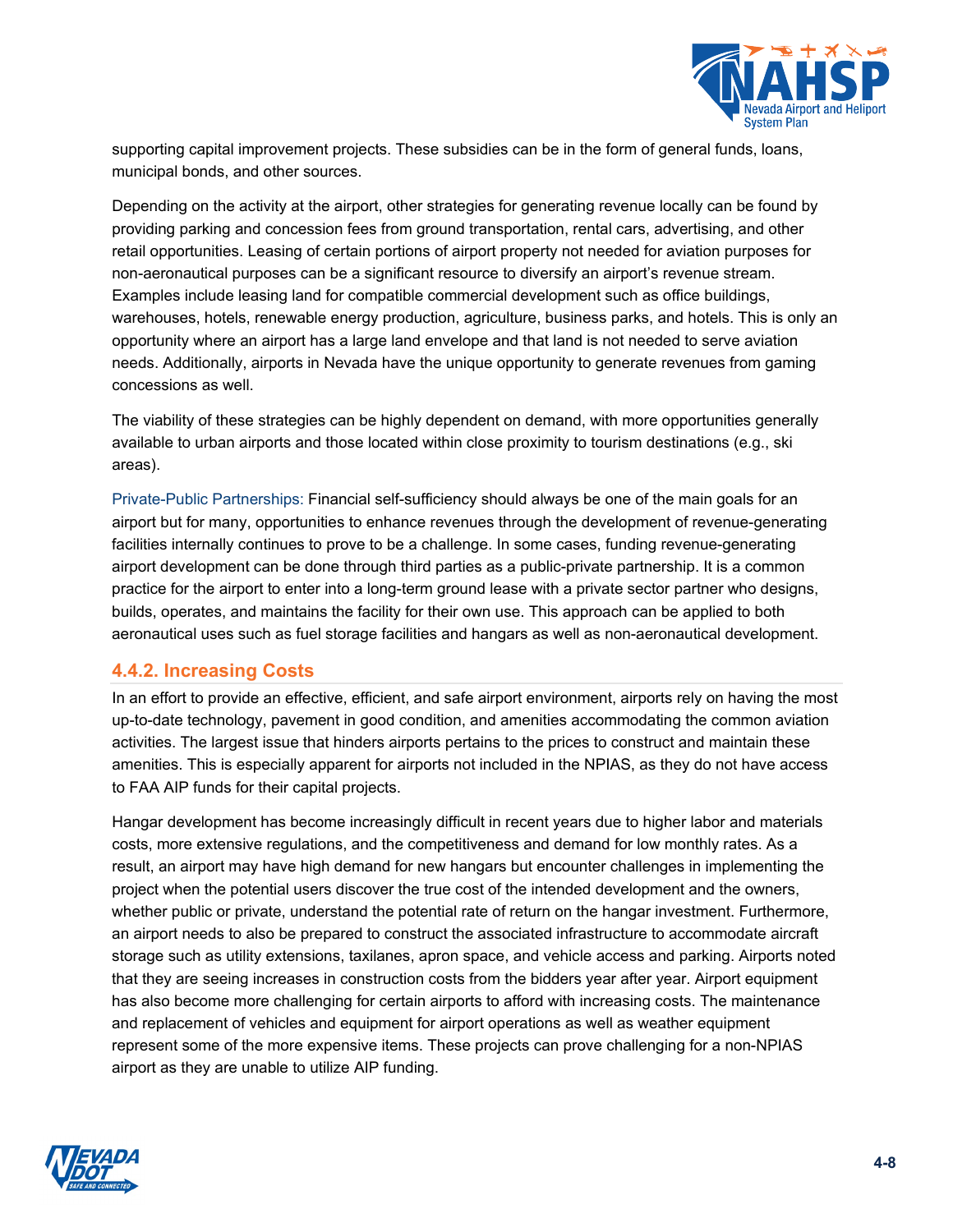

Since the pandemic's start, costs for construction, in terms of labor and materials, has skyrocketed beyond a level ever anticipated. Issues with international materials production and delivery and dealing with COVID-related requirements for social distancing, masking, and limits on the number of people gathering together increased costs significantly. Lumber, paint, microchips, and other materials have been identified as being hard to obtain and extraordinarily expensive, especially compared to budget estimates prepared prior to 2020.

# **4.5. Weather Reporting**

Weather reporting is important to many aviation users that rely on accurate, real-time weather reporting to conduct critical operations. For example, if an airport does not have sufficient weather reporting equipment, medical operators may be unable to operate at that airport, even if it is the closest to a patient, which can lead to delays in treatment. Medical flights may be forced to turn back if inclement weather is discovered enroute due to insufficient weather reporting along the way, a particular issue at night and during winter conditions.

In general, many Nevada stakeholders noted that accurate weather reporting is a high priority in terms of desired infrastructure in order to facilitate their operations in a safe manner. Weather reporting can be challenging to install and utilize due to a lack of broadband connectivity in parts of the state and the requirement for electrical service to be present both at the airport and from the airport to the weather reporting station. In addition, the increased utility cost that comes with these systems can be a challenge for airports located in communities that are unable or unwilling to provide funds for these utility costs. To assist with these issues, NDOT has been working in recent years to utilize existing highway cameras for weather reporting and expand the broadband network to rural areas to provide better connections to report out available weather data.

# **4.6. Federal Land Ownership and Designations**

According to the Congressional Research Service in their February 2020 Report, *Federal Land Ownership: Overview and Data*, the federal government owns roughly 640 million acres of land, which is approximately 28 percent of all land in the U.S. This land can be found in most U.S. states but is concentrated in Alaska and western states such as Nevada, as 45.9 percent of the land in 11 coterminous western states and 60.9 percent of the land in Alaska is owned by the federal government.

#### **4.6.1. Federal Ownership**

The federal government currently owns and maintains almost 82 percent of the land in the State of Nevada through various departments such as the U.S. Forest Service (USFS), U.S. National Park Service (NPS), U.S. Fish and Wildlife Service (USFWS), U.S. Bureau of Land Management (BLM), and Department of Defense (DOD). Much of the federal land is managed for conservation and development of natural resources, grazing, and recreation. The various land ownership types are displayed on **[Figure 4-](#page-10-0) [2](#page-10-0)**.

The BLM, part of the United States Department of the Interior, manages almost 84 percent of the federal land in the State of Nevada. Several airports are located on BLM-owned property and must maintain an appropriate leasehold with the agency and renew the agreement periodically. In the past decade, many of these leases have expired due to abandonment by the prior owner or confusion over the process. When local communities and municipalities try to take over an airport to maintain and preserve the facility,

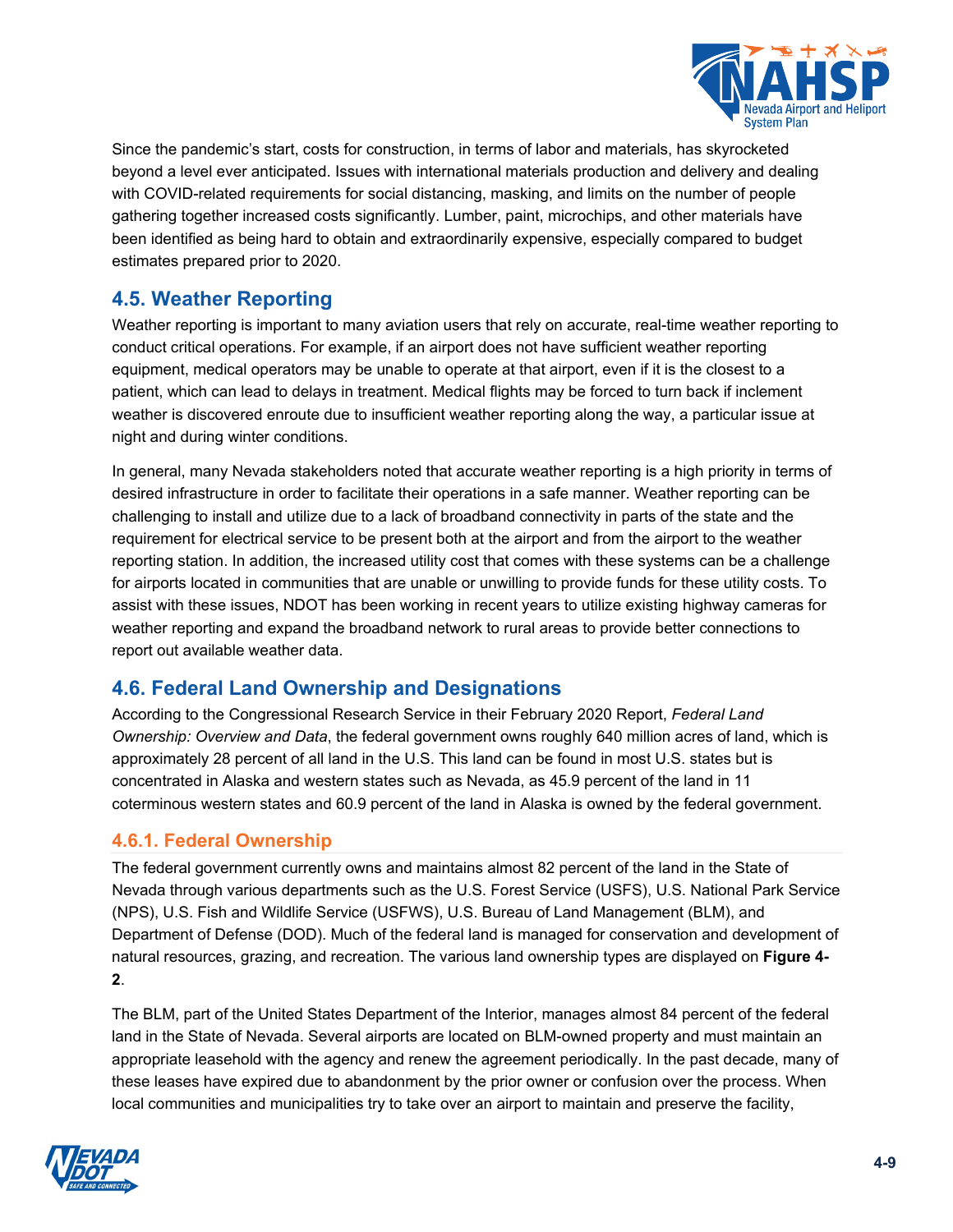

delays in the federal real estate process present a roadblock to their efforts. These airports serve valuable roles in their communities by facilitating access to other markets, allowing firefighting operations to utilize their facilities to combat local fires, and providing emergency access for life-saving medical flights. The aviation community, including NDOT, has expressed an interest in working with BLM to develop an expedited process to transfer ownership of existing airport property to public agencies (e.g., state, county, city, tribal, etc.) and phase out long-term land leases.

#### **4.6.2. Wilderness Area**

Wilderness areas are the most protected public lands in America.<sup>[11](#page-9-0)</sup> The term is a federal designation given by an act of Congress that permanently classifies a particular area of federal public lands such as national parks and forests, as well as land managed by BLM and USFWS. Restrictions that apply to wilderness areas under 16 U.S.C. 1131-1136 include bans on mechanized and motorized vehicles, new grazing or mining activity, timber harvest, or any kind of permanent development. Additionally, the Clean Air Act (*42 U.S.C. 7472)* designates wildernesses larger than 5,000 acres as Class I areas that are to be kept free of adverse impacts from new pollution sources. Any new airport development near these areas faces significant regulatory challenges to remain in compliance. Wilderness areas within the State of Nevada are marked on **[Figure 4-2](#page-10-0)**.

### **4.6.3. Areas of Critical Environmental Concern**

An Area of Critical Environmental Concern (ACEC) is an administrative designation applied by the BLM that is defined in 43 CFR Part 1610 as an area "within the public lands where special management attention is required (when such areas are developed or used or where no development is required) to protect and prevent irreparable damage to important historic, cultural, or scenic values, fish and wildlife resources, or other natural systems or processes, or to protect life and safety from natural hazards." It is important to note that this designation does not automatically preclude or restrict other uses in the area like a wilderness area. Each area has its own restrictions and permissible uses, which can cause varied challenges on airport development in applicable portions of Nevada. Critical Environmental Areas within the State of Nevada are marked on **[Figure 4-2](#page-10-0)**.

<span id="page-9-0"></span><sup>11</sup> Wilderness Connect, Learn About Wilderness,<https://wilderness.net/learn-about-wilderness/default.php> (accessed April 2021).

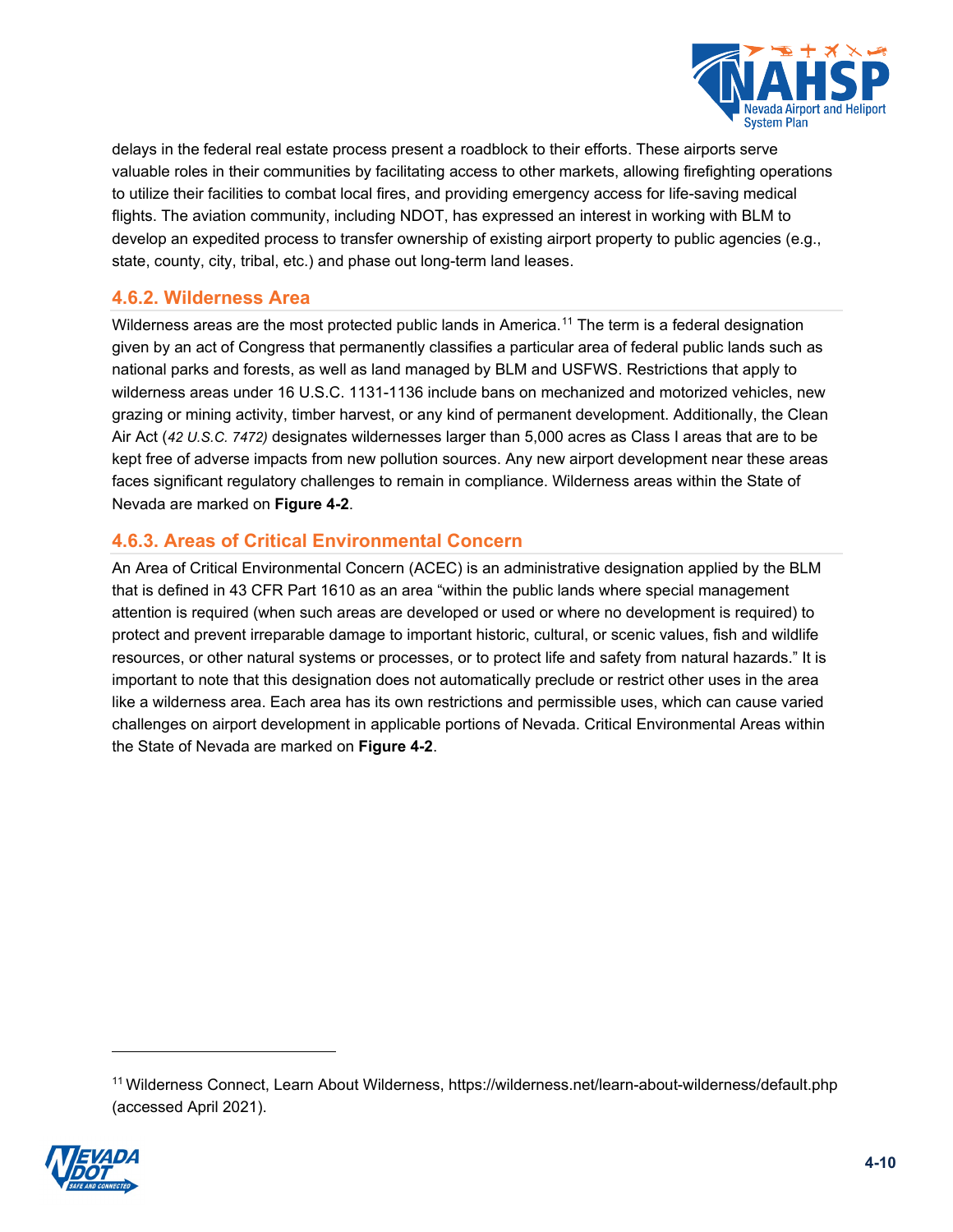

<span id="page-10-0"></span>



*Sources: ArcGIS, 2020; U.S. Department of the Interior (U.S. DOI), Bureau of Land Management (BLM), Surface Management Agency, 2020; U.S. DOI, BLM, National Landscape Conservation System (NCLS) Wilderness Area, 2017; U.S. DOI, BLM, Designated Areas of Critical Environmental Concern (ACEC), 2019; Kimley-Horn 2021*

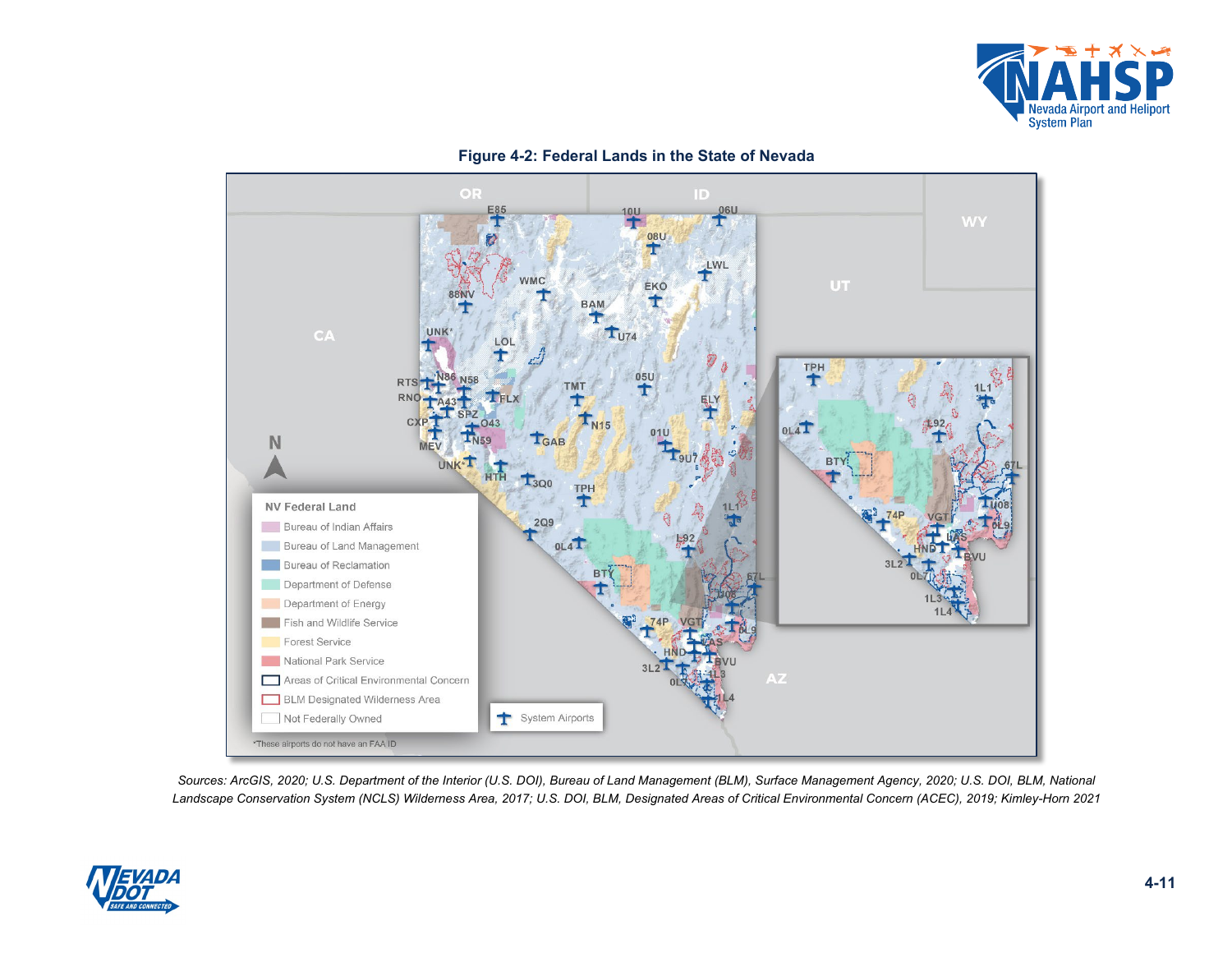

# **4.7. Special Use Airspace**

Special Use Airspace (SUA) limits certain flight activities, restricts entry, or cautions other aircraft operating within specific boundaries. These areas are depicted on Visual Flight Rule (VFR) charts for reference by pilots. SUA areas are identified by type and identifying name or number and include the following for the purposes of this study: Alert (A), Military Operations Area (MOA), and Restricted (R). It is important to note that the location of an SUA does not automatically indicate that the airspace extends to ground level. For example, the airspace could start at an altitude of several hundred feet above the ground. SUA covers 25,860,454 acres (37 percent) of land in Nevada and 26 airports (public and private) are within or below SUA. SUAs in Nevada are shown in **[Figure 4-3](#page-13-0)***.*

Each type of SUA poses its own challenges, but all create similar issues for airports and aircraft operators in Nevada. With respect to restricted areas, pilots must take the time to either navigate around the airspace or contact the controlling agency for approval beforehand, which may not always be a quick process depending on the agency involved. Alert and Military Operating Areas do not require permissions; however, prudent flight planning suggests that these areas should be avoided if there is activity (e.g., "Fallon South MOA 1 is hot"). There are often inconsistencies among the various agencies about how these areas are controlled. As a result, the pilots' experience of navigating through them can vary.

There are eight airports in Nevada that are under SUA and another eight within 10 miles of an SUA. Note that three of the eight airports are located within a MOA but have a small section of airspace immediately above their facility that is excluded from that airspace. These facilities are still subject to alternative airspace restrictions. This includes Gabbs Airport (GAB), Alamo Landing Field (L92), and Lincoln County Airport (1L1). Each circular section of MOA-excluded airspace is centered over the airport and extends up to 1,500 feet or 2,000 feet above ground level (AGL), at which point the airspace is part of the MOA. These areas are designated as "Special: Excluded" in [Figure 4-3.](#page-13-0)

The military is always seeking to expand their SUAs, which creates additional challenges for the Nevada system airports that are located within the SUA. This issue has recently come up again related to the military's desire to increase SUA for their use from two facilities: Mountain Home Air Force Base (AFB) in Idaho and Naval Air Station Fallon (Nevada). The Mountain Home AFB began an Environmental Impact Statement (EIS) in 2019 for Airspace Optimization which included airspace in northern Nevada (in addition to Idaho and Oregon). The proposed changes to the SUAs would impact nine airports and one hospital heliport, as well other non-aviation Nevada resources. During the initial EIS process NDOT expressed concerns over the ability for non-military aircraft operations to transition through the proposed airspace, the impacts to the use of underlying property and how that may impact property tax revenues to local municipalities, impact to tribal areas, and the responsibility for wildland fire fighting. As of summer 2021, the Draft EIS comment period is underway, with the Final EIS expected to be released in Spring 2022.

The U.S. Navy completed an EIS to assess the potential environmental impacts of modernizing the Fallon Range Training Complex, which included expansion and modifications to the airspace around Naval Air Station Fallon. A Record of Decision was issued in March 2020, which allowed the FAA to expand and reconfigure the existing SUA to accommodate the expanded ranges.

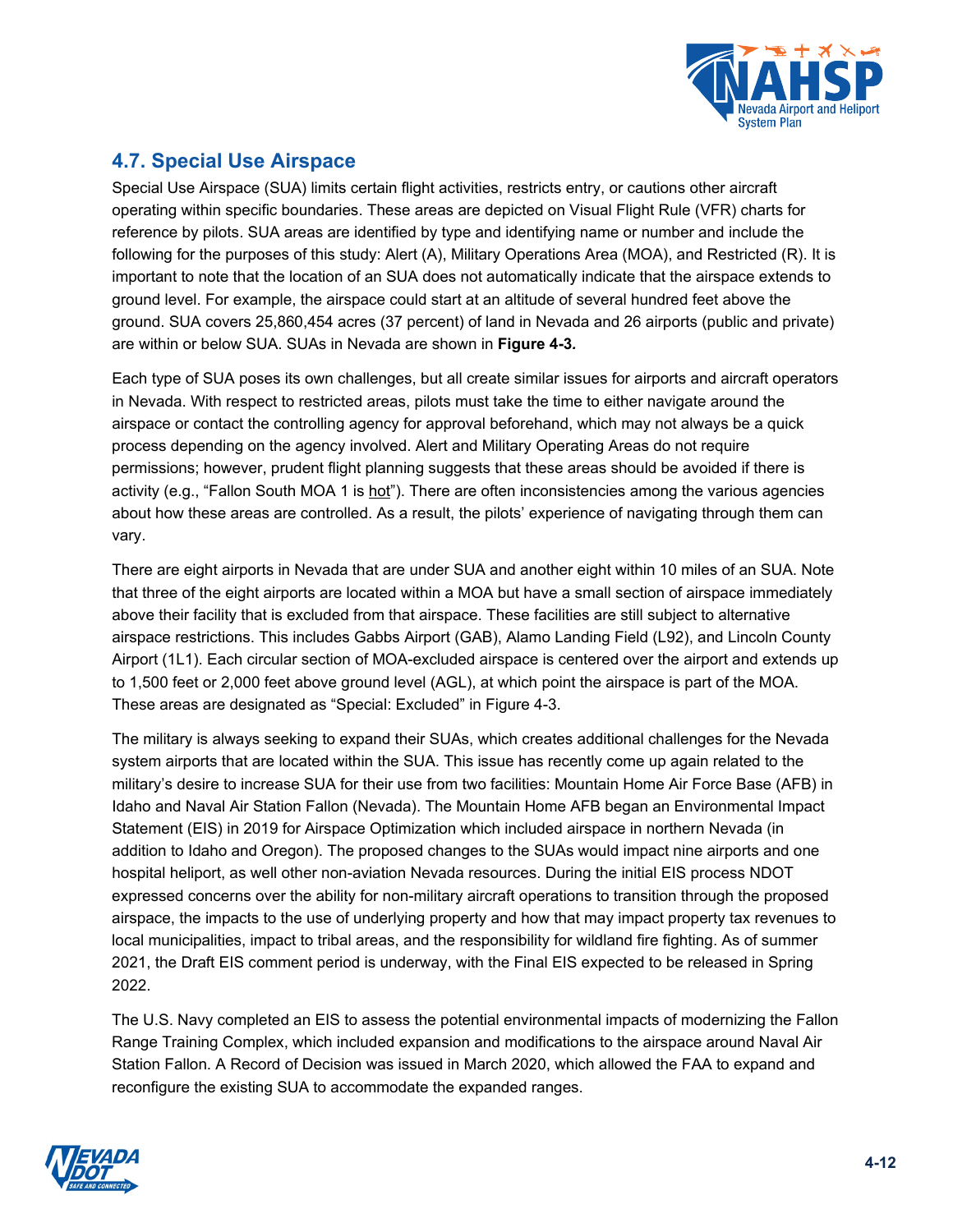

These challenges affect all air traffic in their vicinity and are particularly significant for emergency flights like aerial firefighting and medical evacuation. Every minute counts when transporting a severely injured patient or navigating to a fire scene, and the time spent taking a longer flight path to avoid a SUA or make contact with a controlling agency can have a severe impact on the successful outcome of these special flights. Heavily populated areas of the state experience these issues more acutely.

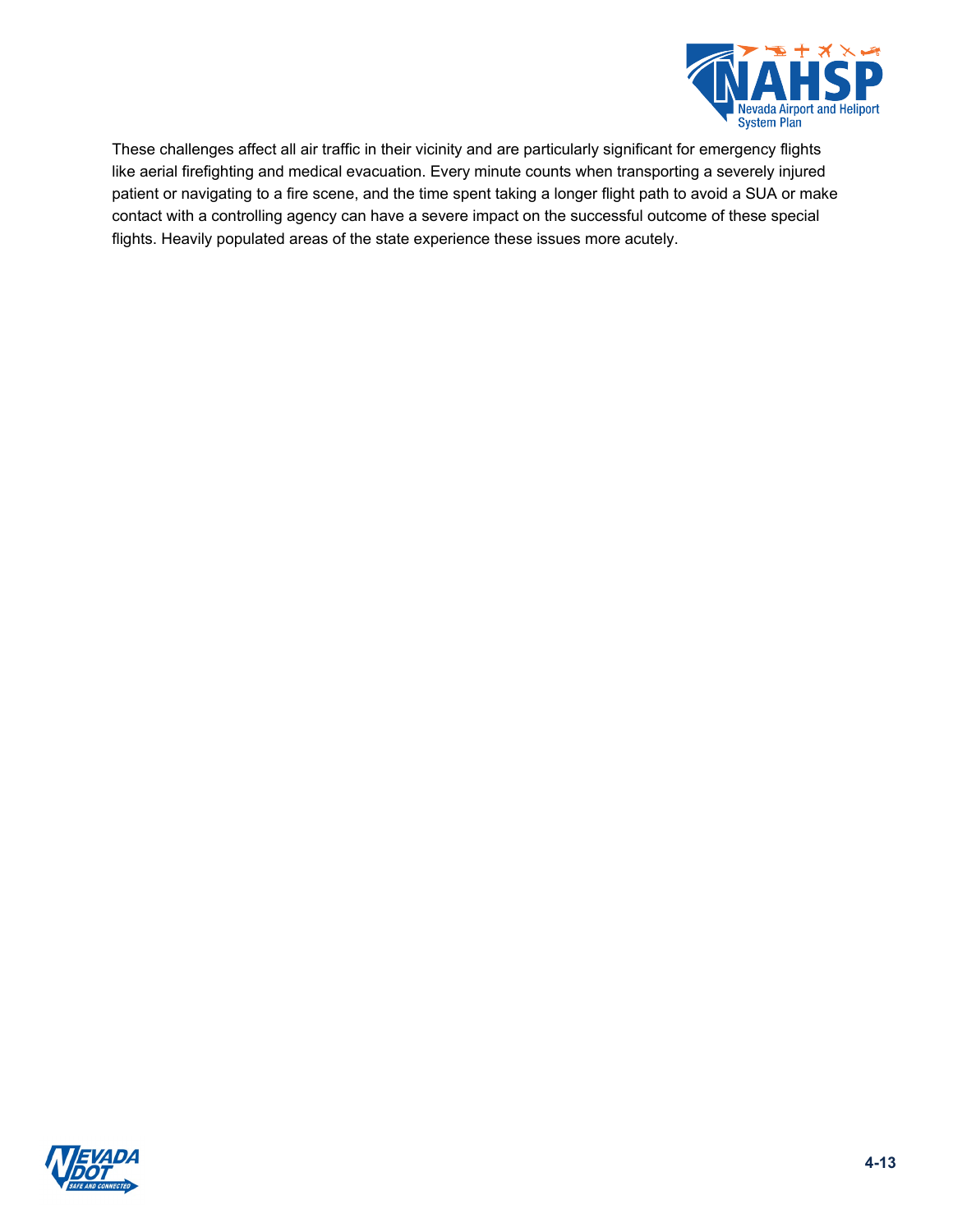

<span id="page-13-0"></span>

#### **Figure 4-3: Special Use Airspace in the State of Nevada**

*Source: ArcGIS, 2020; Federal Aviation Administration (FAA) U.S. Special Use Airspace, 2021; Kimley-Horn 2021*

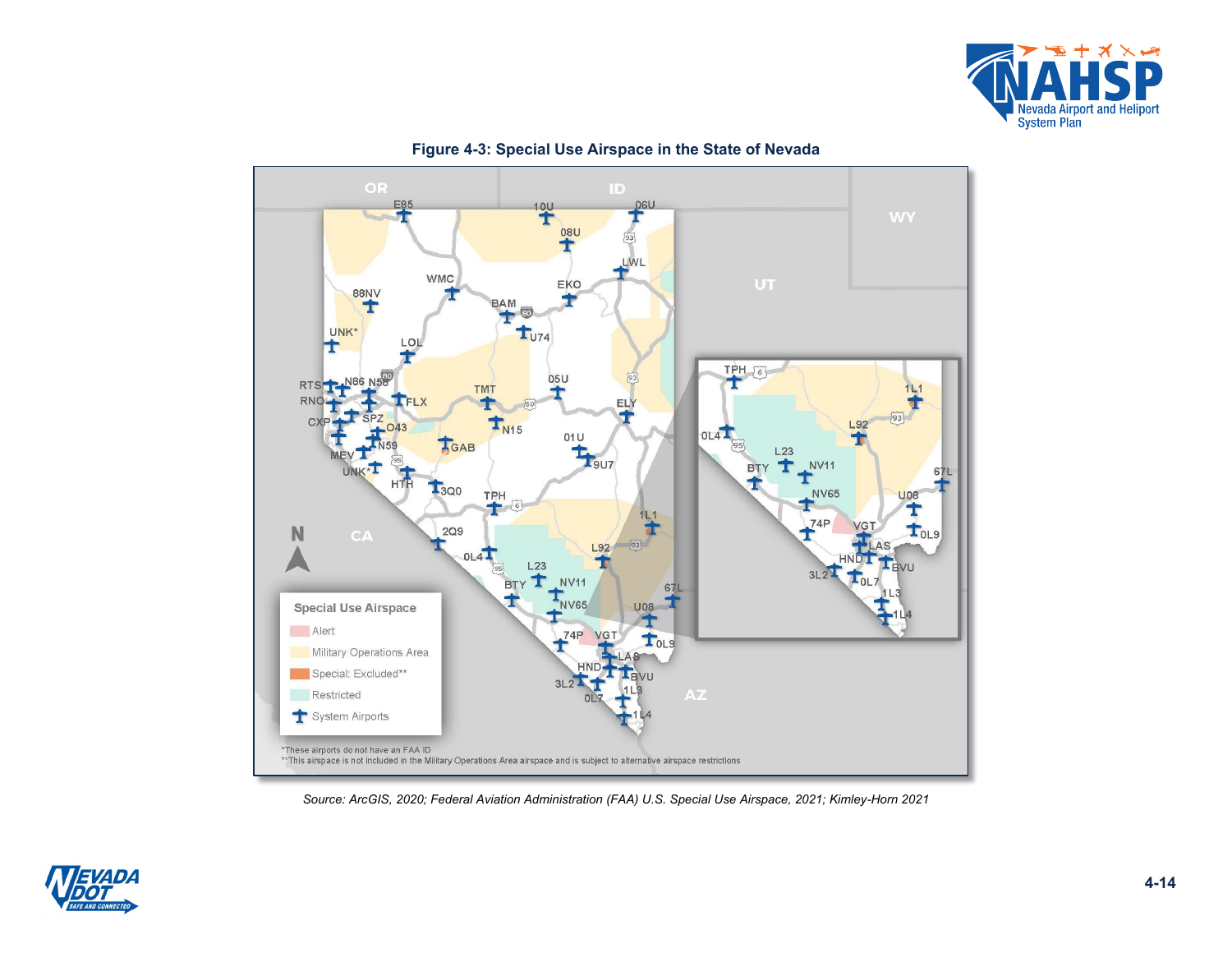

# **4.8. Compatible Land Use and Encroachment**

Population and industry growth drives demand for residential and commercial land development, which tends to sprawl outward from the central business district, usually along major highways and open lands that can be easily developed. As new residential areas are constructed to accommodate population growth, schools, medical facilities, and service-related establishments follow to meet the local needs of the expanding population.

Land use regulations are generally designed to ensure that new development is compatible with existing development and activity. The applicable authority, whether a city, county, or other jurisdictional body, is responsible for ensuring that activities on one parcel of land do not negatively impact nearby activities from a safety, congestion, or nuisance perspective.

An airport's land use compatibility practices are meant to promote safety and to prevent or mitigate the potential nuisance of overhead aircraft operations. FAA guidelines on airport compatible land use consider the unique safety and noise issues that apply to incompatible development in the vicinity of an airport. Airport land use compatibility guidelines are well-established, although their enforcement relies on local enforcement which may not always result in compatible development especially along the approach and departure paths of the runways.

Land use incompatibility generally manifests itself as complaints from nearby residents and the establishment of noise sensitive areas. It may also impact airport operations by the implementation of noise abatement procedures, voluntary curfews, and other measures that attempt to mitigate aircraft noise.

It is important to note that airport operations over or near areas of incompatibility are not always uniform. For example, jets usually follow a straight in/straight out flight path at altitudes higher than helicopters, which may fly a different pattern. Helicopter tour operations are especially important to consider during development particularly since their popularity may generate a large volume of traffic. Flight training activity where aircraft stay in the traffic pattern and fly repetitive practice takeoffs and landings (touch and go) can be another concern for neighborhoods off to the side of the runway.

Airports in Nevada reporting that encroachment from residential and commercial properties is rising. Rapid growth in populations and businesses across many regions has driven significant development at rates faster than land use regulations can be updated. This has caused airspace issues and limited development potential. As a result, there has been an increase in noise complaints and increasingly negative community sentiment in certain airport vicinities. Simultaneously, overall aviation demand has been increasing in Nevada, and some airports are facing challenges in expanding while commercial and residential development is being rapidly implemented.

# **4.9. New Technologies**

Innovations in aviation have led to many improvements throughout the industry and have the potential to transform the industry and economy in Nevada. While there are many opportunities with new technologies and procedures, it is also important to consider the challenges that may accompany such advancements.

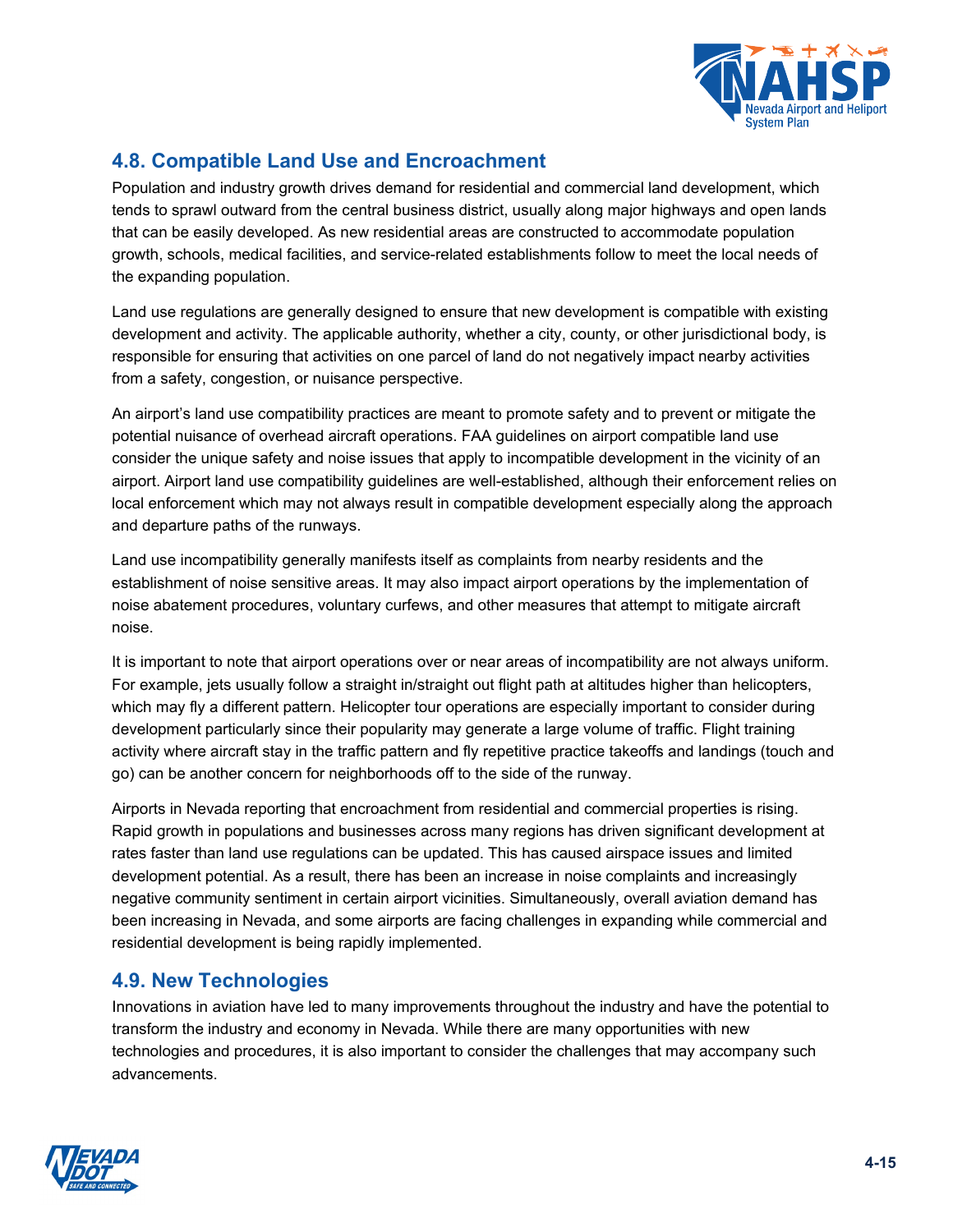

# **4.9.1. Electric Aircraft**

The emergence of electric aircraft and the continued popularity of experimental aircraft present potential future opportunities for growth throughout the world and in the State of Nevada. Although electric aircraft have existed for more than five decades, recent developments in battery technology have enabled more aircraft manufacturers to develop electric propulsion systems. The number of electrically propelled aircraft in development has grown by more than 50 percent since 2016, reaching 215 aircraft in development worldwide<sup>[12](#page-15-0)</sup>. Given existing limitations in battery technologies, most of the aircraft being developed are meant to compete with light-sport, general aviation, and small air taxi aircraft. Currently, the United States does not have any regulations to guide manufacturers or airports. The FAA Aerospace Forecasts 2020- 2040 does not forecast the outlook of the electric aircraft segment; however, other industry organizations, including the International Civil Aviation Organization (ICAO), anticipate electric aircraft development to continue to grow, first in the small general aviation aircraft category and eventually moving to larger airliner-type aircraft.

Airports will face unique challenges related to electric aircraft, particularly in terms of infrastructure and funding. Electric aircraft will require the installation of charging stations with numerous adapters, as well as robust electrical capacity to handle the additional load placed on the utility system. The charging system may also require a significant number of batteries to store electricity for operational consistency during power outages. These considerations could also pose funding challenges as airports would not be able to charge typical fuel flowage fees for electric power from municipal utility companies under current State regulations.

Additionally, electric aircraft are likely to remain on the apron for longer periods of time while using airport charging facilities due to slower charging speeds relative to the fueling rate of a conventional aircraft. Changing out spent batteries for charged ones is an option but would require changes to FAA regulations before this solution could be implemented. In short, the technology for wide-scale use of electric powered aircraft is still in its early infancy and may not emerge for perhaps 10 years or longer.

## **4.9.2. Unmanned Aerial Systems (UAS)**

While UAS technology has matured under military applications overseas, the use of UAS is relatively new to the U.S. airspace system. With varying scales (size, speed, payloads, etc.), they are becoming immensely popular for recreational, commercial, and governmental use. The FAA has established regulations governing the use of drones including a mandate for recreational users to fly at or below 400 feet when in uncontrolled (i.e., Class G) airspace and restrictions regarding flights near airports and sensitive areas.

In May 2019, the FAA implemented a new rule that requires drone operators to obtain preauthorization before flying in controlled airspace around airports. This new requirement replaces an old requirement that simply mandated that drone operators notify the airport operator and air traffic control tower (ATCT)

<span id="page-15-0"></span> $12$  Thompson, R. (January 2020). "The number of electrically propelled aircraft developments grew by ~30% in 2019." Available online at: https://www.rolandberger.com/en/Insights/Publications/Electricpropulsion-is-finally-on-the-map.html. (Accessed January 2021).

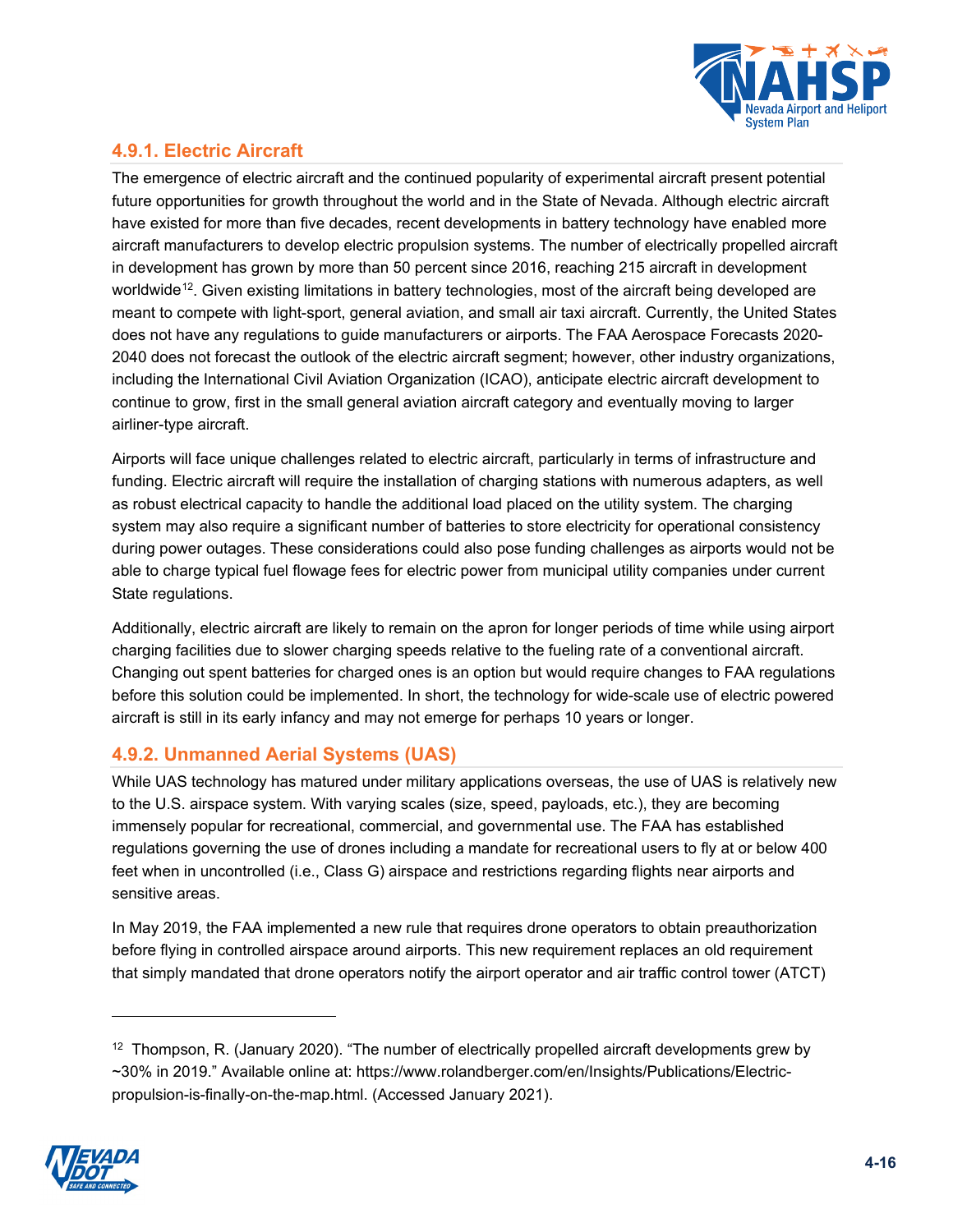

prior to flying within five miles. Preauthorization is available through the Low Altitude Authorization and Notification Capability (LAANC) system. As of June 2021, LAANC is available at 541 LAANC Enabled Facilities and 732 airports nationwide, which includes the following Nevada airports:

- **Battle Mountain Airport (BAM)**
- **Henderson Executive Airport (HND)**<br>In a Vegas Harry Reid International A
- Las Vegas Harry Reid International Airport (LAS)
- **Reno-Tahoe International Airport (RNO)**
- Tonopah Airport (TPH)
- **North Las Vegas Airport (VGT)**

LAANC is available to pilots operating under the Small UAS Rule Part 107 or under the exception for Recreational Flyers.

Part 107 is a set of federal regulations that apply to the operation of civil unmanned aircraft within the U.S. that weigh less than 55 pounds. Business, commercial enterprise, or non-profit uses are the only types of operations that qualify under these regulations. Certain operations under Part 107 require a waiver to be granted by the FAA and include operations without visual line of sight and operations from a moving vehicle or aircraft. As of April 21, 2021, the Operations Over People Rule became effective and allows pilots operating under Part 107 to fly over people and moving vehicles and at night without a waiver as long as the rule's requirements are met. Part 107 also applies to UAS operations conducted for recreational and educational and research purposes through a limited statutory exception (USC 44809) that requires applicable users to take the Recreational UAS Safety Test (TRUST), register their UAS, and only fly for specific, recreational purposes. Drones are also barred from operating in lands and waters administered by the National Park Service as instituted by Policy Memorandum 14-05<sup>[13](#page-16-0)</sup> and are prohibited from operating in security sensitive airspace such as military bases and critical infrastructure. BLM lands do not universally prohibit drone operations, though each area is subject to applicable local restrictions. Some local municipalities have developed ordinances for how drones may be operated in certain areas. Despite these steps, some aviation stakeholders believe that current rules are insufficient and UAS operators are either unaware of or noncompliant with them.

UAS operations are particularly significant to the State of Nevada due to its FAA designation as a UAS Test Site. This designation provides the State with the authority to conduct research and verify UAS safety and procedures to integrate UAS into the National Airspace System (NAS).<sup>[14](#page-16-1)</sup> As a result, the state experiences a large amount of general UAS operations in addition to research operations at its testing ranges located at Reno-Stead Airport (RTS), Silver Springs Airport (SPZ), Hawthorne Industrial Airport (HTH), the Henderson Unmanned Vehicle Range (HUVR) at Nevada State College, and in the Town of Laughlin.[15](#page-16-2) These test sites and associated air corridors are managed by the Nevada Institute for Autonomous Systems (NIAS), a non-profit corporation that supports the Autonomous Aerial Vehicle

<span id="page-16-2"></span><span id="page-16-1"></span><span id="page-16-0"></span>[https://www.leg.state.nv.us/App/NELIS/REL/80th2019/ExhibitDocument/OpenExhibitDocument?exhibitId=](https://www.leg.state.nv.us/App/NELIS/REL/80th2019/ExhibitDocument/OpenExhibitDocument?exhibitId=41604&fileDownloadName=SB421_NIAS%20Presentation_Dr%20Walach.pdf) [41604&fileDownloadName=SB421\\_NIAS%20Presentation\\_Dr%20Walach.pdf](https://www.leg.state.nv.us/App/NELIS/REL/80th2019/ExhibitDocument/OpenExhibitDocument?exhibitId=41604&fileDownloadName=SB421_NIAS%20Presentation_Dr%20Walach.pdf) (accessed April 2021). <sup>15</sup>Drone tests to rise in Nevada skies under pilot FAA program, 2019, <https://apnews.com/article/2b76cdcce10b4ba8869980ecf18c2f0c> (accessed April 2021).



<sup>&</sup>lt;sup>13</sup> PM 14-05, Unmanned Aircraft – Interim Policy, [http://www.nps.gov/subjects/policy/upload/PM\\_14-](http://www.nps.gov/subjects/policy/upload/PM_14-05.pdf) [05.pdf](http://www.nps.gov/subjects/policy/upload/PM_14-05.pdf)

<sup>&</sup>lt;sup>14</sup> Nevada Institute for Autonomous Systems (NIAS), "FAA-designated State of Nevada UAS Test Site", 2019,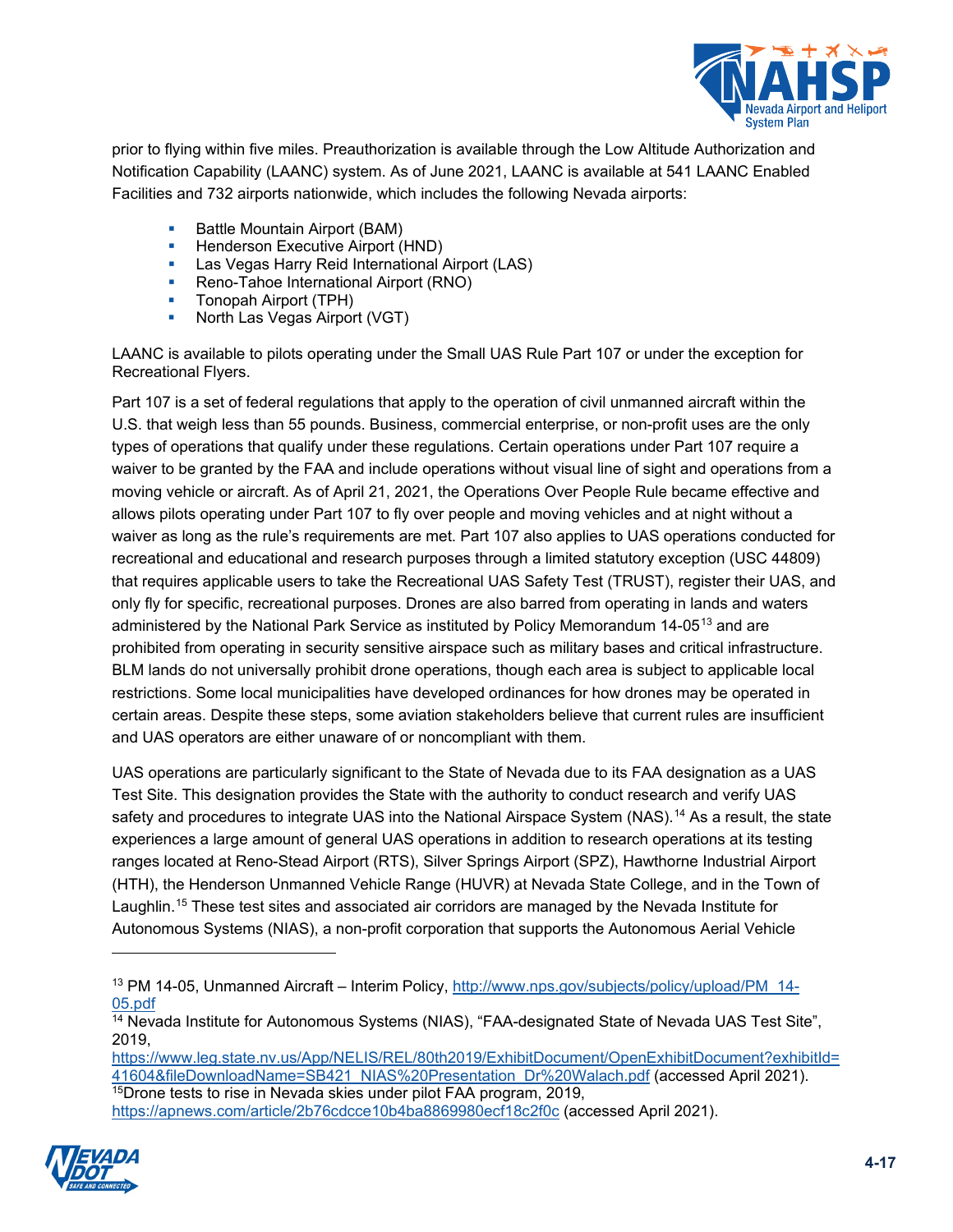

Industry through collaboration with business and educational organizations. As an economic driver for the State, limitations on drone operations would likely have an impact on the State's UAS research capabilities.

Several airports in Nevada continue to accommodate extensive UAS operations from a variety of different users. One example is the Searchlight Airport (1L3), which primarily focuses on UAS activity and features a 125-mile UAS corridor around the airport in addition to two areas that allow UAS operations beyond line of sight. Another example is RTS, which hosts the FAA and NASA UAS flight test location that conducted the first-ever test of NASA's air traffic management platform concepts for UAS.<sup>[16](#page-17-0)</sup> Statewide, other UAS opportunities made possible by Nevada airports have included cloud-seeding tests, land surveying, and an international partnership with the Korean Civil UAS Research Consortium (K-CURC).<sup>[17](#page-17-1)</sup> Airports and opportunities such as these demonstrate the significance of Nevada's FAA designation as a UAS Test Site and the State's dedication towards helping the industry succeed.

# **4.10. Aviation Staffing Shortage**

A current problem that the entire aviation industry is facing is a growing shortage within the workforce. While staffing is a national issue in 2021 with the relaxation of rules regarding COVID-19, airports and aviation as an industry has had shortages since prior to the pandemic. The pilot shortage has been widely publicized for several years and is influenced by factors such as the high cost of flight training, the minimum requirement of 1,500 hours for a new commercial airline pilot, and the mandatory retirement age of 65 for airline pilots. This trend is especially acute for regional and essential air service (EAS) carriers that operate smaller aircraft and provide air access to rural airports across the State of Nevada. When smaller operators are unable to source pilots, it affects the level of service they can provide to rural communities and could also have impacts on medical flight operations for areas dependent on aircraft for certain medical situations. The COVID-19 pandemic alleviated the need for new personnel temporarily; however, as travel started to recover and continues its robust return in the summer of 2021, many commercial pilots who had been laid off are electing to not return to work, which has accelerated the demand for new pilots to fill the void.

Shortages in aviation maintenance technicians, air traffic controllers, and other aviation and aerospace related specialties are being experienced as a result of attrition by the demographics of the boomer generation (i.e., those born between 1947-1964) reaching retirement age. As air travel returns to and even surpasses pre-COVID levels, aviation workforce shortages will continue to have an impact on the ability to serve the travelling public. It is important to note that individuals employed at airport concessions, as well as rental car facilities and other on-airport businesses, are included in the aviation workforce impacted by COVID-19.

Recent developments in autonomous flight technology have enabled aerospace manufacturers to conduct test flights with reduced pilot input. For example, Airbus concluded its Autonomous Taxi, Take-

<span id="page-17-1"></span><span id="page-17-0"></span> $17$  Nevada Institute for Autonomous Systems, July 2016 Activity Plan Update, 2016, https://www.diversifynevada.com/wp-content/uploads/2018/12/NIAS\_Agenda\_Item\_13\_- ActivityPlanUpdate.pdf



<sup>&</sup>lt;sup>16</sup> Nevada Today, "Multiple drones flying beyond line of sight perform in first-ever tests by NASA", 2016. <https://www.unr.edu/nevada-today/news/2016/drone-air-traffic-research> (accessed July 2021).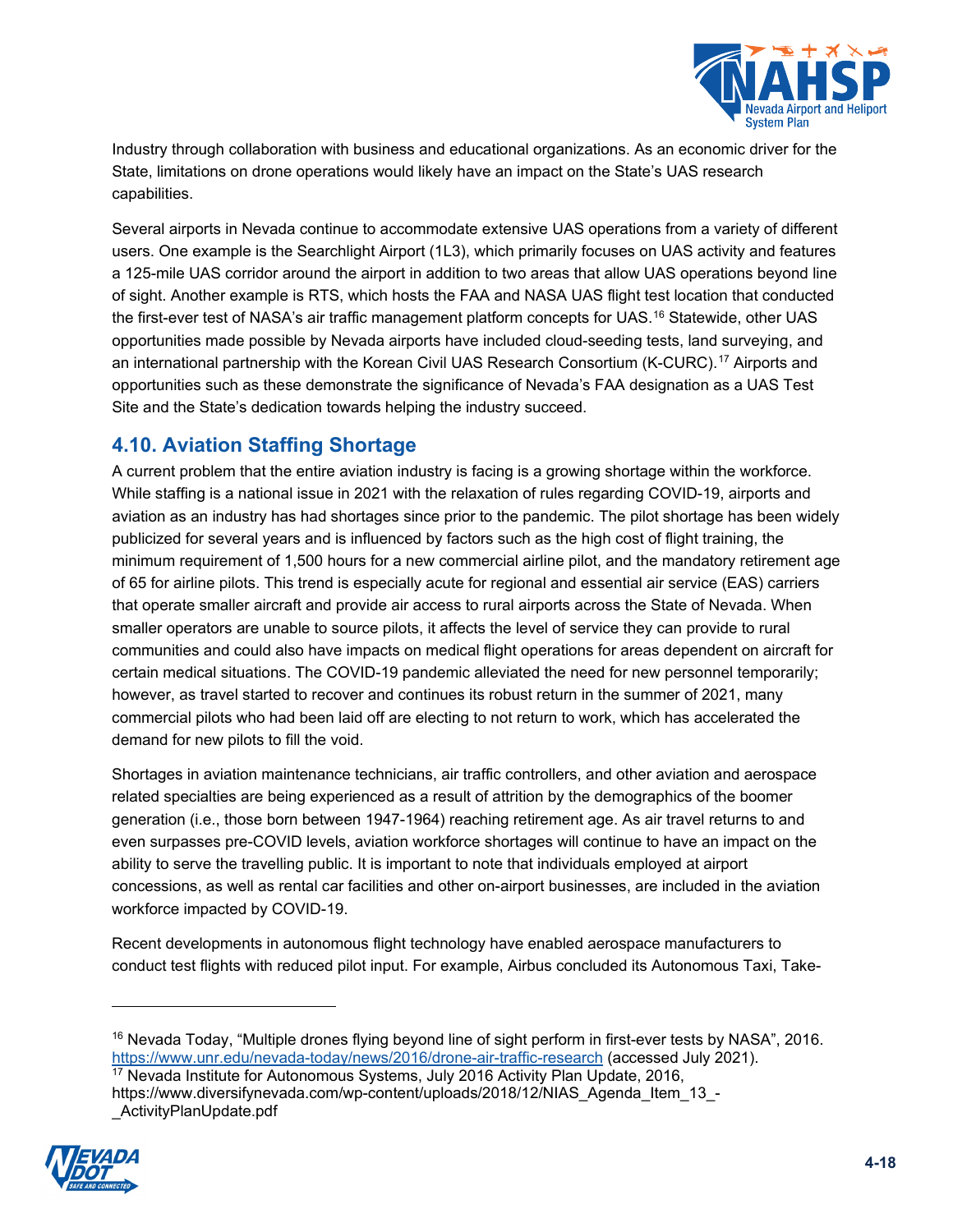

Off and Landing Project (ATTOL) after more than 500 test flights with a widebody Airbus A350 aircraft that conducted the taxi, take-off, and landing phases of a flight without any pilot involvement.<sup>[18](#page-18-0)</sup> Another example involves research being conducted by NASA and Boeing regarding single pilot operations of commercial aircraft. The concept involves a single pilot aloft supported by a first officer/dispatcher on the ground monitoring the flight who can provide weather and routing updates and could intervene by flying the aircraft remotely if necessary. It is anticipated that this concept could be implemented first with cargo aircraft and expanded to passenger aircraft after the technology applications and experience matures.

The economic benefits for aviation operators are obvious. However, similar to how air mail was used to develop early aviation technology, these concepts must be tested to ensure the safety of the aircraft and people on the ground before they can be applied.

# **4.11. Aerial Firefighting**

Extensive and highly variable resources are often required to suppress fires, which makes the emergency firefighting response system highly organized and reliant on interagency effort. Organizations involved in the State's firefighting system include the USFS, the BLM, the Bureau of Indian Affairs, the Army National Guard, the Air National Guard, the Nevada Division of Forestry (NDF), and local firefighting units. To complete their missions, firefighters and search and rescue (SAR) teams often rely on fixed-wing aircraft and helicopters operating at local airports for a timely response to an emergency. As such, airports and heliports and associated infrastructure are essential in the support of emergency evacuations, aerial inspections, aerial wildland firefighting, and medical airlift of responders and patients.

Nevada experiences hundreds of wildfires each year. In 2018 alone, the state experienced the Martin and Sugarloaf wildfires, which burned nearly one million acres of land in the northeast portion of the state. In 2020, there were over 800 fires throughout the state with more than 300,000 acres burned. Persistent drought conditions combined with intermittent wet years and the spread of invasive plants like cheatgrass has led to increasingly dangerous fire seasons. Wet years create plant growth that becomes fuel for wildfires during drought years. These conditions result in a high level of need for aerial firefighting in Nevada, particularly in more rural portions of the state.

Wildfires can have a significant impact on local and state economies from the high cost of fighting fires and costs associated with lost structures and burned agricultural lands. As described by the Research Division of Nevada's Legislative Counsel Bureau in their 2020 document "Wildfires in Nevada: an Overview," rural communities can experience tens of millions of dollars in wildfire-related costs each year. [19](#page-18-1) Federal Emergency Management Agency (FEMA) fire management assistance grants are available to repay up to 75 percent of state costs for suppression of large fires, with remaining costs covered by the State's Wildland Fire Protection Program and local funds.

During the fire season, medium- to heavy-lift military and civilian aircraft such as C-130s, DC-9s, and DC-10s, which serve as aerial firefighting aircraft, are contracted by the USFS and the BLM. On average, the

<span id="page-18-1"></span><span id="page-18-0"></span><sup>&</sup>lt;sup>19</sup> Research Division, Legislative Counsel Bureau, Wildfires in Nevada: an Overview, https://www.leg.state.nv.us/Division/Research/Documents/Wildfires-in-Nevada-2020-FINAL.pdf



<sup>&</sup>lt;sup>18</sup> Airbus, "Airbus concludes ATTOL with fully autonomous flight tests", 2020. [https://www.airbus.com/newsroom/press-releases/en/2020/06/airbus-concludes-attol-with-fully](https://www.airbus.com/newsroom/press-releases/en/2020/06/airbus-concludes-attol-with-fully-autonomous-flight-tests.html)<u>[autonomous-flight-tests.html](https://www.airbus.com/newsroom/press-releases/en/2020/06/airbus-concludes-attol-with-fully-autonomous-flight-tests.html)</u> (accessed April 2021).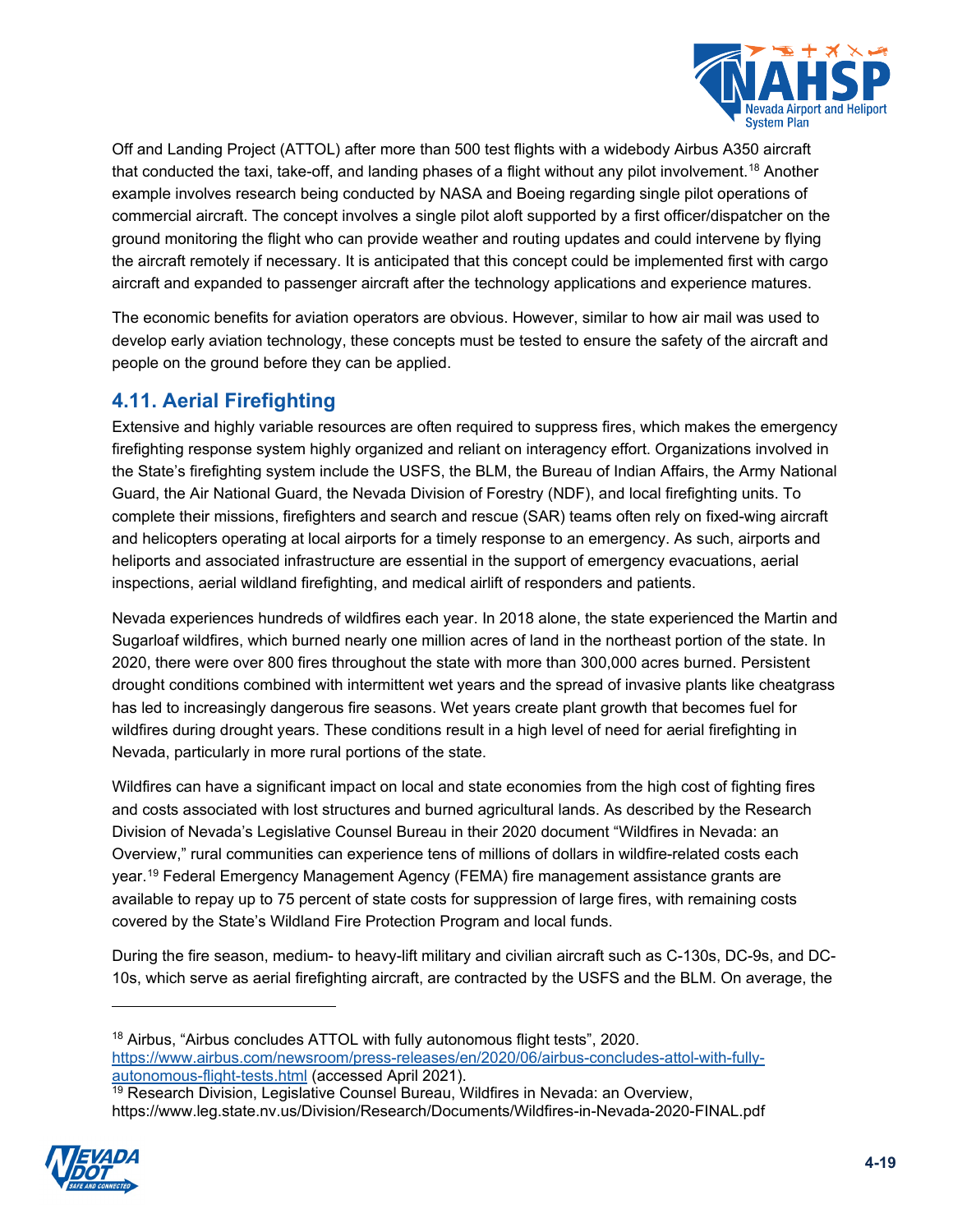

BLM utilizes three helicopters, seven single engine air tankers (SEAT), and two air attack aircraft for firefighting purposes across six District Offices: Elko, Winnemucca, Carson City, Ely, Las Vegas, and Battle Mountain.<sup>[20](#page-19-0)</sup> Additionally, the NDF bases three helicopters at the Minden-Tahoe Airport (MEV) to respond to fires throughout the eastern front of the Sierra Nevada mountain range, and manages an airtanker base at the BAM.<sup>[21](#page-19-1)</sup> Additionally, Reno-Stead Airport (RTS) operates a seasonal tanker base for northern Nevada and northeast California. This BLM fire tanker base was extremely active during the 2021 fire season. Other NDF support includes an air operations program with access to Nevada National Guard helicopters, specialized equipment, and firefighting crews. [22](#page-19-2) Interviews with BLM officials revealed a desire for the integration of UAS into their firefighting fleet and for regulations to allow the use of a surveillance drone up to 500 feet above ground level (AGL), above the standard height restriction of up to 400 feet AGL.

# **4.12. Tourism**

Airports in Nevada play a direct role in aviation-related tourism in addition to their general tourism impacts. While the state's commercial airports provide a principal form of access for visitors to the state, the entire airport system also provides a venue for tourism, including helicopter tours, aviation-related conferences and events, and opportunities for tourism using general aviation.

Helicopter tours primarily focus on flying tourists over Grand Canyon and the Las Vegas Strip. According to the Grand Canyon Visitor Center website, a single helicopter tour operator typically flies approximately 600,000 passengers annually over the Grand Canyon.[23](#page-19-3) In recent years, helicopter flights over the Las Vegas strip at night have become more prevalent and attract a greater share of domestic tourists compared to other types of tours. The COVID-19 pandemic caused a sharp decline in visitors in 2020, and while the momentum in domestic travel is increasing, international travel has yet to show a similar pattern in early 2021. As a result, the Grand Canyon helicopter tours that catered to a large percentage of international tourists remain substantially diminished. As a result, area helicopter tour operators have diversified by pivoting towards offering twilight Las Vegas strip tours targeting domestic visitors and operations have increased in 2021.

Nevada is home to numerous conferences and conventions in Las Vegas that play a key role in the millions of visitors that the state welcomes annually. According to the Las Vegas Convention and Visitors Authority, Las Vegas saw a record number of over 6.6 million convention attendees in 2019, contributing to the total number of over 42.5 million visitors hosted by the city throughout the year. [24](#page-19-4) Some of the largest conferences that occur in Las Vegas are the Consumer Electronics Show (CES), ConExpo-

<span id="page-19-4"></span><span id="page-19-3"></span>https://assets.simpleviewcms.com/simpleview/image/upload/v1/clients/lasvegas/ES\_Dec\_2019\_b203a4d 3-49c6-4d50-835b-88442937d2d9.pdf



<span id="page-19-0"></span><sup>&</sup>lt;sup>20</sup> Bureau of Land Management, Nevada Fire Information, [https://www.blm.gov/programs/public-safety](https://www.blm.gov/programs/public-safety-and-fire/fire-and-aviation/state-information/nevada)[and-fire/fire-and-aviation/state-information/nevada](https://www.blm.gov/programs/public-safety-and-fire/fire-and-aviation/state-information/nevada) (accessed July 2021).

<span id="page-19-1"></span><sup>&</sup>lt;sup>21</sup> Nevada Division of Forestry, Aviation,<http://forestry.nv.gov/fire-program/aviation/> (accessed April 2021).

<span id="page-19-2"></span><sup>&</sup>lt;sup>22</sup> Nevada Division of Forestry, Fire Management,<http://forestry.nv.gov/fire-program/> (accessed April 2021).

<sup>&</sup>lt;sup>23</sup> Grand Canyon Visitor Center, Grand Canyon Helicopter Tours, [https://explorethecanyon.com/tour](https://explorethecanyon.com/tour-types/grand-canyon-helicopter-airplane-tours/)[types/grand-canyon-helicopter-airplane-tours/](https://explorethecanyon.com/tour-types/grand-canyon-helicopter-airplane-tours/) (accessed April 2021).

<sup>&</sup>lt;sup>24</sup> LCVA Executive Summary of Las Vegas, Laughlin & Mesquite, NV Tourism Indicators, December 2019,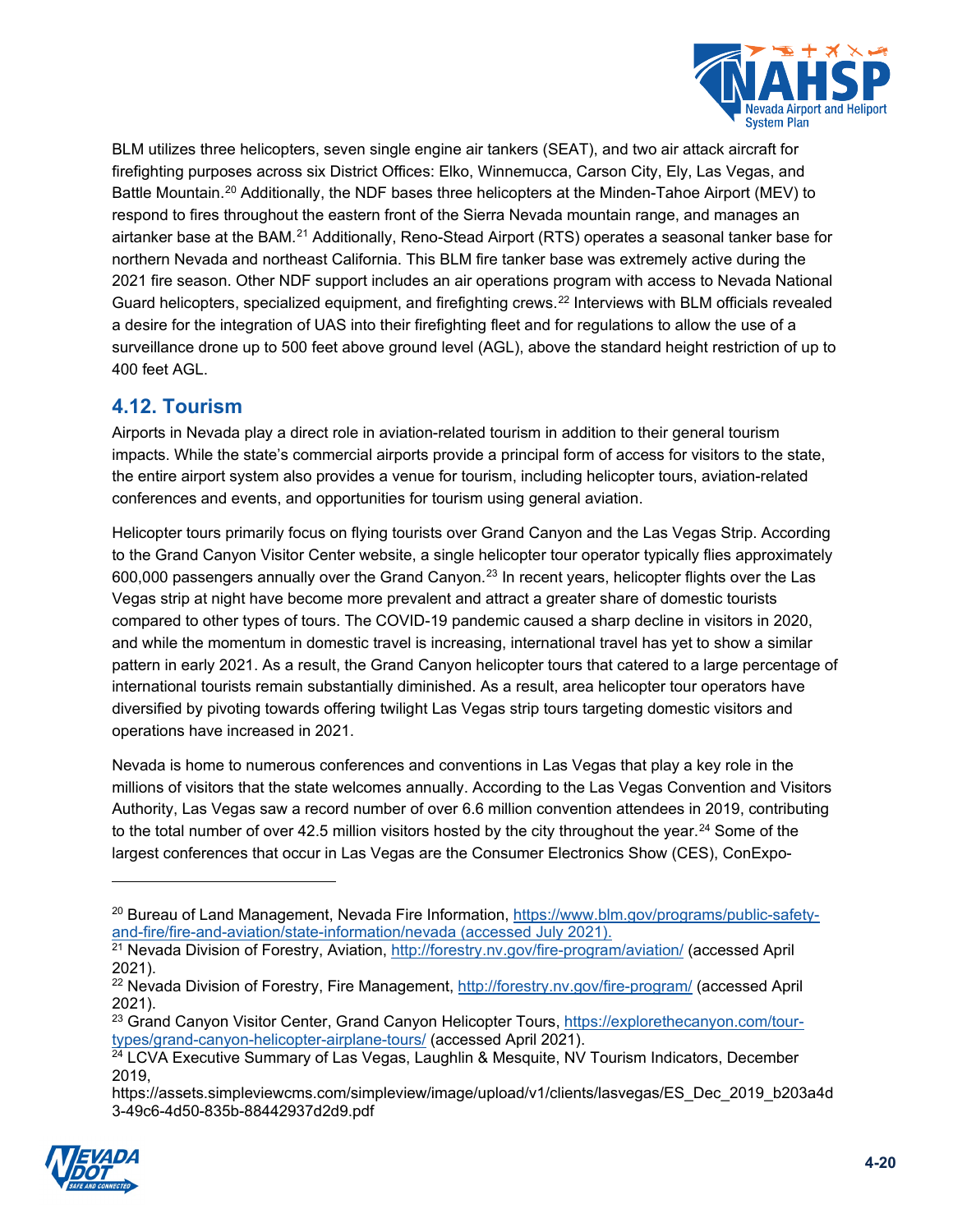

ConAgg, and the Specialty Equipment Market Association (SEMA). In some cases, large conferences in Las Vegas will create such high demand for air travel to the city that airlines will add new flights to the city in order to accommodate the increased demand from these events. Air travel for major conventions combined with consistently high demand throughout the year for attractions in the city contributed to a record level of 51.5 million passengers throughout 2019.<sup>25</sup>

Aviation tourism in Nevada also includes aviation-focused conferences. One of the largest examples is the Business Aviation Convention & Exhibition (BACE), which is a popular venue for showcasing new business aircraft and services hosted by the National Business Aviation Association (NBAA) in Las Vegas every two years. Between HND and the Las Vegas Convention Center, NBAA-BACE featured over 1,000 exhibits and more than 100 aircraft on static display in 2019.<sup>[26](#page-20-1)</sup> In the same year, over 25,000 attendees generated \$40.5 million for the Las Vegas economy during the four-day conference. $^{27}$  $^{27}$  $^{27}$ 

Nevada hosts multiple nationally recognized events each year that draw thousands of attendees and aircraft to the state. These events are the National Championship Air Races (commonly known as the Reno Air Races), the High Sierra Fly-In, and Burning Man. The Reno Air Races take place at RTS in September and feature six racing classes, military and civil flight demonstrations, and static aircraft displays. The High Sierra Fly-In takes place in October at the Dead Cow Lakebed and features backcountry aviation events such as the Short Take Off and Landing (STOL) Drag Racing Event. Finally, Burning Man takes place in Black Rock Desert around Labor Day and is centered around community, self-reliance, and art. As part of the Burning Man experience, an airport (Black Rock City Municipal Airport) is created each year and then torn down after the conclusion of Burning Man for the year.

# **4.13. Rural and Tribal Communities**

Rural and tribal communities often have limited medical facilities, equipment, and staff capacity. As a result, these communities tend to rely on medical evacuation flights for urgent or specialized medical care. However, airports that support these communities often face challenges in pursuing federal and/or state funding or to implement improvements to meet even the minimum design criteria. In some cases, deferred maintenance and airfield development needs are hindered, which could restrict the accessibility for critical medical flights.

Some economically disadvantaged areas of the state, often rural, face challenges in setting aside money for the local match component of an AIP grant for an airport project, much less cover operational expenses. Additionally, without State funding for non-NPIAS airports, rural and tribal communities are often competing with each other for a small share of funds. As airport sponsors struggle to balance limited funds for meeting their operational needs, there is very little left of their own revenue for projects. Overall,

<sup>26</sup>NBAA, NBAA-BACE Report – Aug. 21, 2019, [https://nbaa.org/events/2019-business-aviation](https://nbaa.org/events/2019-business-aviation-convention-exhibition/news/nbaa-bace-report/aug-21-2019/#:%7E:text=NBAA%2DBACE%20Offers%20a%20World,the%20Las%20Vegas%20Convention%20Center)[convention-exhibition/news/nbaa-bace-report/aug-21-](https://nbaa.org/events/2019-business-aviation-convention-exhibition/news/nbaa-bace-report/aug-21-2019/#:%7E:text=NBAA%2DBACE%20Offers%20a%20World,the%20Las%20Vegas%20Convention%20Center)

[2019/#:~:text=NBAA%2DBACE%20Offers%20a%20World,the%20Las%20Vegas%20Convention%20Ce](https://nbaa.org/events/2019-business-aviation-convention-exhibition/news/nbaa-bace-report/aug-21-2019/#:%7E:text=NBAA%2DBACE%20Offers%20a%20World,the%20Las%20Vegas%20Convention%20Center) [nter.](https://nbaa.org/events/2019-business-aviation-convention-exhibition/news/nbaa-bace-report/aug-21-2019/#:%7E:text=NBAA%2DBACE%20Offers%20a%20World,the%20Las%20Vegas%20Convention%20Center) (accessed April 2021).

<span id="page-20-2"></span><span id="page-20-1"></span> $278$  News Now Las Vegas, Business aviation trade show bringing 25,000 attendees to the valley, [https://www.8newsnow.com/news/local-news/business-aviation-trade-show-bringing-25000-attendees-to](https://www.8newsnow.com/news/local-news/business-aviation-trade-show-bringing-25000-attendees-to-the-valley/)[the-valley/](https://www.8newsnow.com/news/local-news/business-aviation-trade-show-bringing-25000-attendees-to-the-valley/) (accessed April 2021).



<span id="page-20-0"></span><sup>&</sup>lt;sup>25</sup> Las Vegas Review-Journal, McCarran sets 3<sup>rd</sup> Straight Annual Record with 51.5M Travelers in 2019. https://www.reviewjournal.com/business/tourism/mccarran-sets-3rd-straight-annual-record-with-51-5mtravelers-in-2019-1945837/